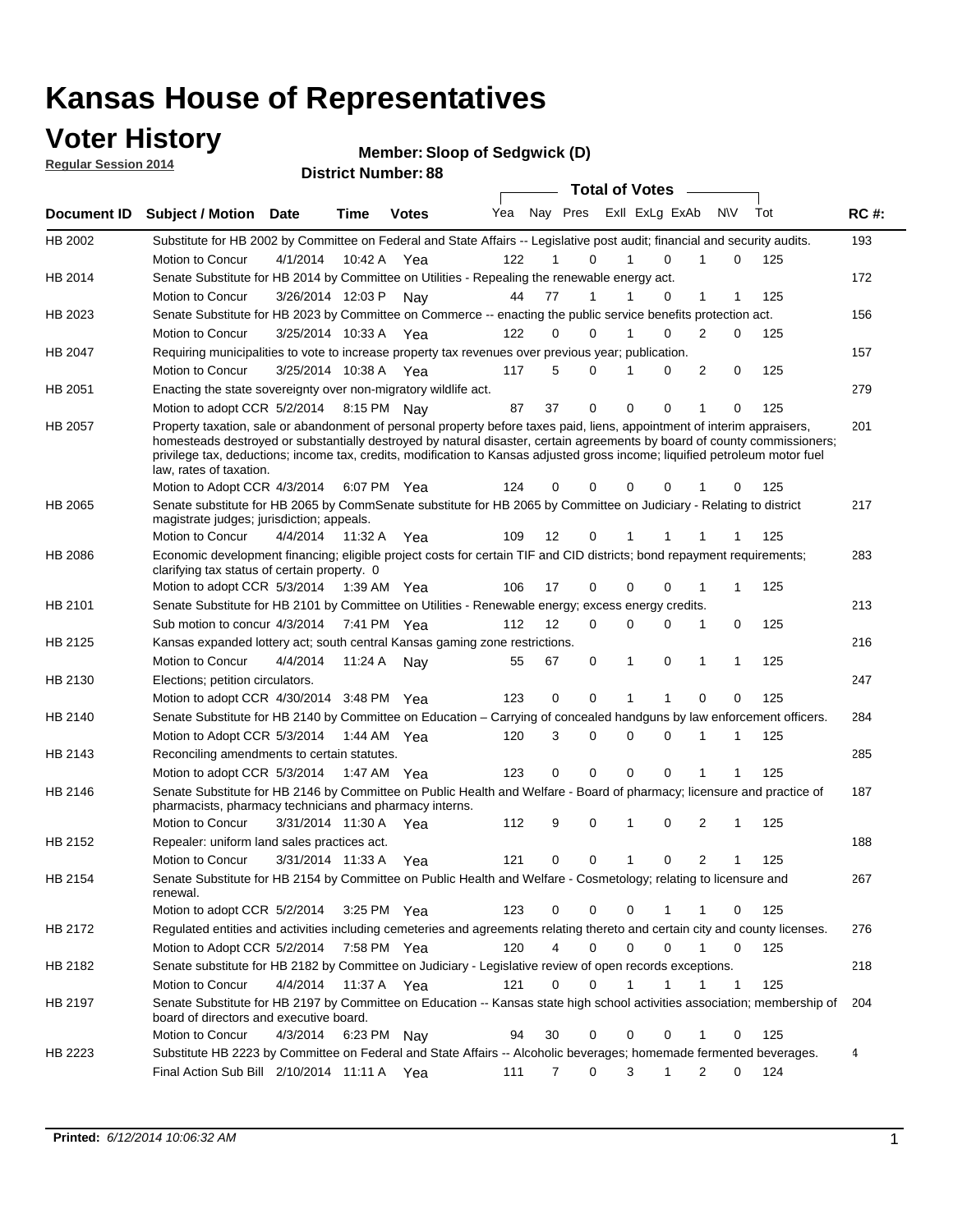# **Voter History**<br> **Regular Session 2014**

| <b>VULCI FIISLUI Y</b>      | Member: Sloop of Sedgwick (D) |
|-----------------------------|-------------------------------|
| <b>Regular Session 2014</b> | <b>District Number: 88</b>    |
|                             | <b>Total of Votes</b>         |

|         | Document ID Subject / Motion Date                                                                                                                                                                                                                                                                                                                                                                                                                                                                                                                                                                                                                                                                                                                                                                                                                                                                                   |          | Time                  | <b>Votes</b> | Yea | Nay Pres       |             | Exll ExLg ExAb |          |                | <b>NV</b> | Tot | <b>RC#:</b> |
|---------|---------------------------------------------------------------------------------------------------------------------------------------------------------------------------------------------------------------------------------------------------------------------------------------------------------------------------------------------------------------------------------------------------------------------------------------------------------------------------------------------------------------------------------------------------------------------------------------------------------------------------------------------------------------------------------------------------------------------------------------------------------------------------------------------------------------------------------------------------------------------------------------------------------------------|----------|-----------------------|--------------|-----|----------------|-------------|----------------|----------|----------------|-----------|-----|-------------|
| HB 2223 | Substitute for HB 2223 by Committee on Federal and State Affairs—Alcoholic beverages; homemade fermented beverages;<br>microbrewery gallonage expanded; liquor license length of citizenship.<br>Motion to Concur                                                                                                                                                                                                                                                                                                                                                                                                                                                                                                                                                                                                                                                                                                   | 4/3/2014 |                       | 6:27 PM Yea  | 115 | 9              | $\Omega$    | $\Omega$       | 0        |                | 0         | 125 | 205         |
| HB 2231 | Senate Substitute for Substitute for HB 2231 by Committee on Ways and Means - Appropriations for FY 2014, FY 2015, FY<br>2016, FY 2017 and FY 2018 for various state agencies; capital improvement projects; claims against the state.<br>Motion to adopt CCR 5/2/2014 9:48 PM Nay                                                                                                                                                                                                                                                                                                                                                                                                                                                                                                                                                                                                                                  |          |                       |              | 70  | 54             | 0           | $\Omega$       | U        |                | 0         | 125 | 282         |
| HB 2246 | Substitute for HB 2246 by Committee on Commerce, Labor and Economic Development - Peer review for certain licensed<br>technical professions.                                                                                                                                                                                                                                                                                                                                                                                                                                                                                                                                                                                                                                                                                                                                                                        |          |                       |              |     |                |             |                |          |                |           |     | 38          |
| HB 2246 | <b>EFA Sub Bill</b><br>Substitute for HB 2246 by Committee on Commerce, Labor and Economic Development - Peer review for certain licensed<br>technical professions.                                                                                                                                                                                                                                                                                                                                                                                                                                                                                                                                                                                                                                                                                                                                                 |          | 2/21/2014 1:34 PM Yea |              | 120 | 0              | 0           |                | 0        | 2              | 1         | 124 | 260         |
|         | Motion to Concur                                                                                                                                                                                                                                                                                                                                                                                                                                                                                                                                                                                                                                                                                                                                                                                                                                                                                                    | 5/2/2014 | 11:40 A               | Yea          | 124 | 0              | 0           | 0              |          | 0              | 0         | 125 |             |
| HB 2272 | Kansas expanded lottery act; southeast Kansas gaming zone; privilege fee and investment threshold amount reduced.                                                                                                                                                                                                                                                                                                                                                                                                                                                                                                                                                                                                                                                                                                                                                                                                   |          |                       |              |     |                |             |                |          |                |           |     | 200         |
|         | Motion to Concur                                                                                                                                                                                                                                                                                                                                                                                                                                                                                                                                                                                                                                                                                                                                                                                                                                                                                                    | 4/2/2014 |                       | 4:18 PM Yea  | 84  | 36             | $\mathbf 0$ | $\mathbf 0$    | $\Omega$ |                | 4         | 125 |             |
| HB 2296 | Campaign finance; permitted uses of campaign funds; increased exemption amount for certain candidates; contributor<br>information; lobbyist filings.                                                                                                                                                                                                                                                                                                                                                                                                                                                                                                                                                                                                                                                                                                                                                                |          |                       |              |     |                |             |                |          |                |           |     | 248         |
|         | Motion to adopt CCR 4/30/2014 3:53 PM Yea                                                                                                                                                                                                                                                                                                                                                                                                                                                                                                                                                                                                                                                                                                                                                                                                                                                                           |          |                       |              | 119 | 4              | 0           |                |          | 0              | 0         | 125 |             |
| HB 2296 | Campaign finance; permitted uses of campaign funds; increased exemption amount for certain candidates; contributor<br>information; lobbyist filings.                                                                                                                                                                                                                                                                                                                                                                                                                                                                                                                                                                                                                                                                                                                                                                |          |                       |              |     |                |             |                |          |                |           |     | 287         |
|         | Motion to Override<br>Veto                                                                                                                                                                                                                                                                                                                                                                                                                                                                                                                                                                                                                                                                                                                                                                                                                                                                                          |          | 5/30/2014 10:24 A     | Yea          | 96  | 5              | 0           | $\mathbf 0$    | 0        | 0              | 24        | 125 |             |
| HB 2298 | Senate Sub for HB 2298 by Committee on Judiciary - Uniform controlled substances act. Senate Sub for HB 2298 by<br>Committee on Judiciary - Uniform controlled substances act.                                                                                                                                                                                                                                                                                                                                                                                                                                                                                                                                                                                                                                                                                                                                      |          |                       |              |     |                |             |                |          |                |           |     | 209         |
|         | Motion to Concur                                                                                                                                                                                                                                                                                                                                                                                                                                                                                                                                                                                                                                                                                                                                                                                                                                                                                                    | 4/3/2014 |                       | 6:40 PM Yea  | 123 | 1              | 0           | $\mathbf 0$    | 0        | 1              | 0         | 125 |             |
| HB 2303 | Relating to driver's license fees; driving under the influence equipment fund.                                                                                                                                                                                                                                                                                                                                                                                                                                                                                                                                                                                                                                                                                                                                                                                                                                      |          |                       |              |     |                |             |                |          |                |           |     | 1           |
|         | Motion to adopt CCR 1/22/2014 11:45 A Yea                                                                                                                                                                                                                                                                                                                                                                                                                                                                                                                                                                                                                                                                                                                                                                                                                                                                           |          |                       |              | 109 | 11             | 0           | 1              | 0        | 4              | 0         | 125 |             |
| HB 2312 | Local governments; investment of idle funds; changes.                                                                                                                                                                                                                                                                                                                                                                                                                                                                                                                                                                                                                                                                                                                                                                                                                                                               |          |                       |              |     |                |             |                |          |                |           |     | 253         |
|         | Motion to Concur                                                                                                                                                                                                                                                                                                                                                                                                                                                                                                                                                                                                                                                                                                                                                                                                                                                                                                    | 5/1/2014 |                       | 4:31 PM Yea  | 123 | $\overline{2}$ | 0           | $\mathbf 0$    | 0        | 0              | 0         | 125 |             |
| HB 2338 | Substitute for HB 2338 by Committee on Ways and Means - Judicial branch; supplemental appropriation for fiscal year 2015, 229<br>judiciary operations; increasing various docket fees and creating new docket fees; annually, allowing the allocation of a budget<br>for each judicial district court operations, chief judge would have the authority to expend funds as necessary to carry out the<br>functions of such district if such chief judge elected to do so, including establishing what court personnel are necessary and<br>their compensation; district court judges in judicial district elect chief judge and court of appeals judges elect chief judge of the<br>court of appeals; district judge and district magistrate judge vacancies; statutory authority for longevity bonus for judicial<br>branch employees repealed; nonseverability clause.<br>Motion to Adopt CCR 4/4/2014 7:17 PM Nay |          |                       |              | 66  | 57             | 0           | 0              | 0        | 2              | 0         | 125 |             |
| HB 2378 | Senate Substitute for HB 2378 by Committee on Assessment and Taxation - Providing sales tax exemption for sales of certain 189<br>machinery and equipment used for surface mining activities.                                                                                                                                                                                                                                                                                                                                                                                                                                                                                                                                                                                                                                                                                                                       |          |                       |              |     |                |             |                |          |                |           |     |             |
|         | Motion to Concur                                                                                                                                                                                                                                                                                                                                                                                                                                                                                                                                                                                                                                                                                                                                                                                                                                                                                                    |          | 3/31/2014 11:35 A     | Yea          | 117 | 4              | 0           |                | 0        | 2              |           | 125 |             |
| HB 2389 | Senate Substitute for HB 2389 by Committee on Judiciary - Crimes and criminal procedure; mistreatment of a dependent adult 277<br>or an elder person; RICO; warrants; discharge of certain persons; appeals.                                                                                                                                                                                                                                                                                                                                                                                                                                                                                                                                                                                                                                                                                                        |          |                       |              |     |                |             |                |          |                |           |     |             |
|         | Motion to Adopt CCR 5/2/2014                                                                                                                                                                                                                                                                                                                                                                                                                                                                                                                                                                                                                                                                                                                                                                                                                                                                                        |          |                       | 8:05 PM Yea  | 123 | 1              | 0           | 0              | 0        | 1              | 0         | 125 |             |
| HB 2398 | Relating to the Kansas revised limited liability company act.<br><b>Final Action</b><br>Amended                                                                                                                                                                                                                                                                                                                                                                                                                                                                                                                                                                                                                                                                                                                                                                                                                     |          | 2/21/2014 11:13 A Yea |              | 120 | $\mathbf{1}$   | 0           | $\mathbf{1}$   | 0        | $\overline{2}$ | 0         | 124 | 28          |
| HB 2402 | National day of the cowboy.                                                                                                                                                                                                                                                                                                                                                                                                                                                                                                                                                                                                                                                                                                                                                                                                                                                                                         |          |                       |              |     |                |             |                |          |                |           |     | 163         |
|         | <b>Final Action</b>                                                                                                                                                                                                                                                                                                                                                                                                                                                                                                                                                                                                                                                                                                                                                                                                                                                                                                 |          | 3/26/2014 10:55 A     | Yea          | 116 | 7              | 0           | 1              | 0        | 1              | 0         | 125 |             |
| HB 2417 | Expansion of rural opportunity zones.                                                                                                                                                                                                                                                                                                                                                                                                                                                                                                                                                                                                                                                                                                                                                                                                                                                                               |          |                       |              |     |                |             |                |          |                |           |     | 61          |
|         | <b>Final Action</b><br>Amended                                                                                                                                                                                                                                                                                                                                                                                                                                                                                                                                                                                                                                                                                                                                                                                                                                                                                      |          | 2/27/2014 10:16 A     | Yea          | 104 | 19             | 0           | 0              | 0        | 1              | 0         | 124 |             |
| HB 2418 | Adult care home licensure act; removal of outdated rule and regulation reference.                                                                                                                                                                                                                                                                                                                                                                                                                                                                                                                                                                                                                                                                                                                                                                                                                                   |          |                       |              |     |                |             |                |          |                |           |     | 6           |
|         | <b>Final Action</b>                                                                                                                                                                                                                                                                                                                                                                                                                                                                                                                                                                                                                                                                                                                                                                                                                                                                                                 |          | 2/12/2014 11:20 A Yea |              | 121 | 0              | 0           | $\mathbf{1}$   | 0        | $\overline{2}$ | 0         | 124 |             |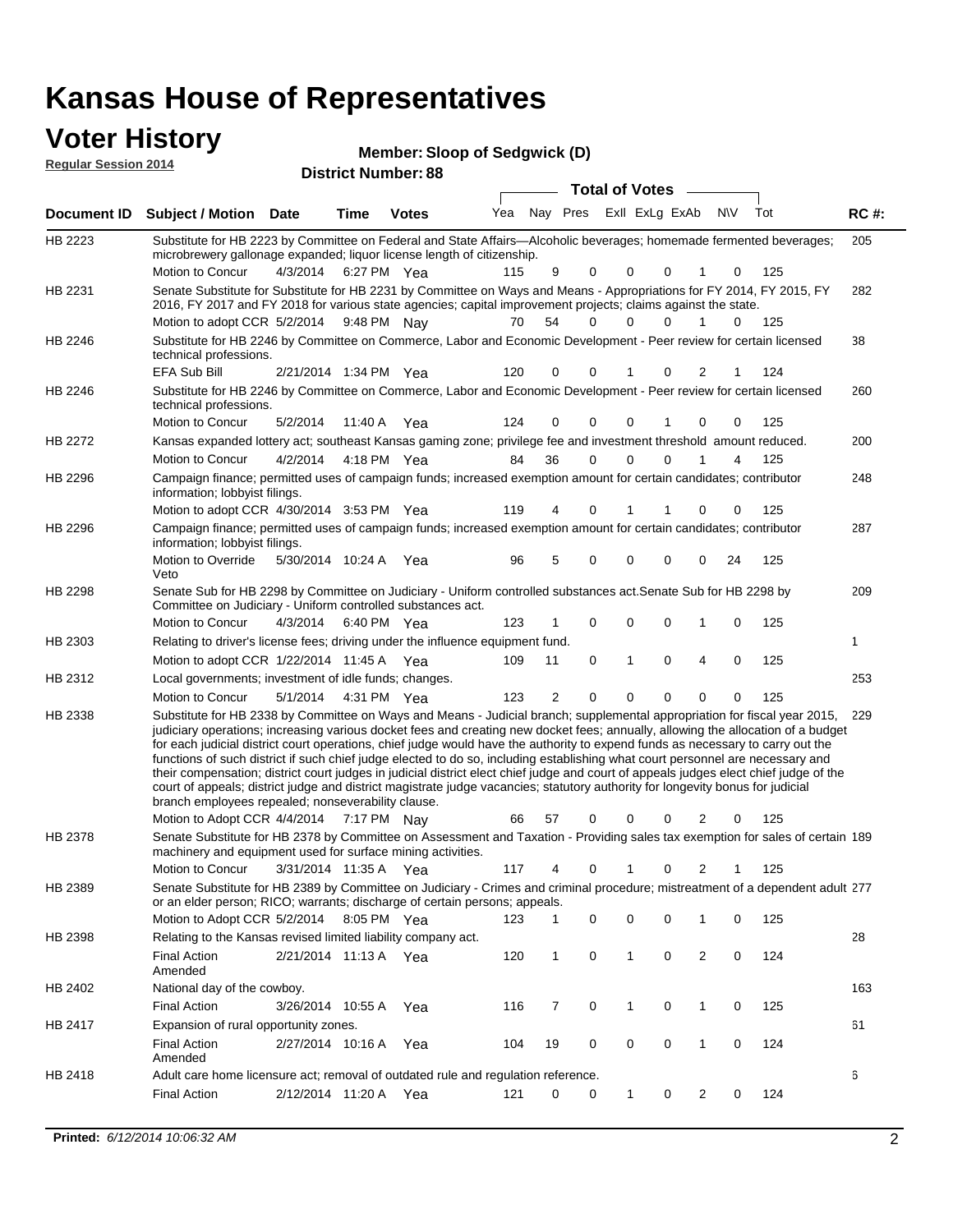## **Voter History**

**Regular Session 2014**

#### **Member: Sloop of Sedgwick (D)**

|                    |                                                                                                                                                                                                                                                                                                                                                      |                       |             | DISTRICT MAILINGL. 00 |     |          |          |              | Total of Votes –        |                |              |     |                |
|--------------------|------------------------------------------------------------------------------------------------------------------------------------------------------------------------------------------------------------------------------------------------------------------------------------------------------------------------------------------------------|-----------------------|-------------|-----------------------|-----|----------|----------|--------------|-------------------------|----------------|--------------|-----|----------------|
| <b>Document ID</b> | <b>Subject / Motion</b>                                                                                                                                                                                                                                                                                                                              | Date                  | Time        | <b>Votes</b>          | Yea |          |          |              | Nay Pres ExII ExLg ExAb |                | <b>NV</b>    | Tot | <b>RC#:</b>    |
| HB 2418            | Kansas department for aging and disability services; adult care homes                                                                                                                                                                                                                                                                                |                       |             |                       |     |          |          |              |                         |                |              |     | 221            |
|                    | Motion to Concur                                                                                                                                                                                                                                                                                                                                     | 4/4/2014              | 11:49 A     | Yea                   | 122 | 0        | 0        | 1            | 1                       | 1              | 0            | 125 |                |
| HB 2419            | City annexation; fire district territory; detachment.                                                                                                                                                                                                                                                                                                |                       |             |                       |     |          |          |              |                         |                |              |     | 120            |
|                    | <b>Final Action</b>                                                                                                                                                                                                                                                                                                                                  | 3/17/2014 11:19 A     |             | Yea                   | 122 | 0        | 0        | 0            | 0                       | 2              | 1            | 125 |                |
| HB 2419            | City annexation; fire district territory; detachment.                                                                                                                                                                                                                                                                                                |                       |             |                       |     |          |          |              |                         |                |              |     | 196            |
|                    | Motion to Concur                                                                                                                                                                                                                                                                                                                                     | 4/2/2014              | 10:32 A     | Yea                   | 122 | 0        | 0        | 0            | 0                       | 2              | $\mathbf{1}$ | 125 |                |
| HB 2420            | School crossing guards.                                                                                                                                                                                                                                                                                                                              |                       |             |                       |     |          |          |              |                         |                |              |     | 5              |
|                    | <b>Final Action</b><br>Amended                                                                                                                                                                                                                                                                                                                       | 2/10/2014 11:12 A     |             | Yea                   | 118 | 0        | 0        | 3            | 1                       | $\overline{2}$ | 0            | 124 |                |
| HB 2420            | School crossing guards.                                                                                                                                                                                                                                                                                                                              |                       |             |                       |     |          |          |              |                         |                |              |     | 197            |
|                    | Motion to Concur                                                                                                                                                                                                                                                                                                                                     | 4/2/2014              | 10:34 A     | Yea                   | 123 | 0        | 0        | 0            | 0                       | 2              | 0            | 125 |                |
| HB 2422            | Defining watercraft for purposes of taxation.                                                                                                                                                                                                                                                                                                        |                       |             |                       |     |          |          |              |                         |                |              |     | 14             |
|                    | <b>Final Action</b><br>Amended                                                                                                                                                                                                                                                                                                                       | 2/14/2014 11:13 A     |             | Yea                   | 118 | 0        | 0        | 2            | 0                       | 4              | 0            | 124 |                |
| HB 2424            | Robert G. (Bob) Bethell interchange.                                                                                                                                                                                                                                                                                                                 |                       |             |                       |     |          |          |              |                         |                |              |     | 85             |
|                    | EFA Sub Bill                                                                                                                                                                                                                                                                                                                                         | 2/27/2014 4:03 PM Yea |             |                       | 119 | 4        | 0        | 0            | 0                       | 1              | 0            | 124 |                |
| HB 2424            | Substitute for HB 2424 by Committee on Transportation - Designating the Robert G. (Bob) Bethell interchange; the SGT David 190<br>Enzbrenner memorial highway; t the Pack S Clair highway; the ancient Indian traders trail; the Harper county veterans<br>memorial highway; the Bonnie Huy memorial highway; the Bonnie Sharp memorial interchange. |                       |             |                       |     |          |          |              |                         |                |              |     |                |
|                    | Motion to Concur                                                                                                                                                                                                                                                                                                                                     | 3/31/2014 11:37 A Yea |             |                       | 117 | 3        | $\Omega$ | 1            | 0                       | 2              | 2            | 125 |                |
| HB 2429            | Making the water conservation program part of and supplemental to the Kansas water appropriation act.                                                                                                                                                                                                                                                |                       |             |                       |     |          |          |              |                         |                |              |     | $\overline{7}$ |
|                    | <b>Final Action</b><br>Amended                                                                                                                                                                                                                                                                                                                       | 2/12/2014 11:22 A Yea |             |                       | 121 | $\Omega$ | 0        | 1            | 0                       | 2              | 0            | 124 |                |
| HB 2430            | Promoting employment across Kansas act; benefits.                                                                                                                                                                                                                                                                                                    |                       |             |                       |     |          |          |              |                         |                |              |     | 90             |
|                    | EFA Sub Bill                                                                                                                                                                                                                                                                                                                                         | 2/27/2014 4:08 PM Nav |             |                       | 110 | 13       | 0        | 0            | 0                       | 1              | 0            | 124 |                |
| HB 2430            | Substitute for HB 2430 by Committee on Commerce, Labor and Economic Development - Promoting employment across<br>Kansas act; benefits.                                                                                                                                                                                                               |                       |             |                       |     |          |          |              |                         |                |              |     | 278            |
|                    | Motion to adopt CCR 5/2/2014                                                                                                                                                                                                                                                                                                                         |                       | 8:09 PM Yea |                       | 114 | 10       | 0        | 0            | 0                       | 1              | 0            | 125 |                |
| HB 2433            | Relating to the Kansas uniform securities act.                                                                                                                                                                                                                                                                                                       |                       |             |                       |     |          |          |              |                         |                |              |     | 62             |
|                    | <b>Final Action</b><br>Amended                                                                                                                                                                                                                                                                                                                       | 2/27/2014 10:17 A Yea |             |                       | 123 | 0        | 0        | $\mathbf 0$  | 0                       | 1              | $\mathbf 0$  | 124 |                |
| HB 2433            | Relating to the Kansas uniform securities act.                                                                                                                                                                                                                                                                                                       |                       |             |                       |     |          |          |              |                         |                |              |     | 243            |
|                    | Motion to adopt CCR 4/30/2014 3:27 PM Yea                                                                                                                                                                                                                                                                                                            |                       |             |                       | 123 | $\Omega$ | $\Omega$ | 1            | 1                       | 0              | 0            | 125 |                |
| HB 2436            | Substitute for HB 2436 by Committee on Vision 2020 - Boards of cosmetology and barbering; agreements on inspectors of<br>dual-licensed facilities.                                                                                                                                                                                                   |                       |             |                       |     |          |          |              |                         |                |              |     | 19             |
|                    | Final Action Sub Bill 2/19/2014 11:32 A                                                                                                                                                                                                                                                                                                              |                       |             | Yea                   | 122 |          | 0        | 0            | 0                       | 2              | 0            | 124 |                |
| HB 2436            | Substitute for HB 2436 by Committee on Vision 2020 - Boards of cosmetology and barbering; agreements on inspectors of<br>dual-licensed facilities.                                                                                                                                                                                                   |                       |             |                       |     |          |          |              |                         |                |              |     | 206            |
|                    | Motion to Concur                                                                                                                                                                                                                                                                                                                                     | 4/3/2014              | 6:30 PM Yea |                       | 117 | 7        | 0        | 0            | 0                       | 1              | 0            | 125 |                |
| HB 2440            | Emerging industry investment act; treatment of certain bioscience companies.                                                                                                                                                                                                                                                                         |                       |             |                       |     |          |          |              |                         |                |              |     | 39             |
|                    | <b>Emergency Final</b><br>Action                                                                                                                                                                                                                                                                                                                     | 2/21/2014 1:36 PM Yea |             |                       | 116 | 4        | 0        | 1            | $\mathbf 0$             | $\overline{2}$ | $\mathbf{1}$ | 124 |                |
| HB 2442            | Escalating penalties for repeat felony evade and elude cases.                                                                                                                                                                                                                                                                                        |                       |             |                       |     |          |          |              |                         |                |              |     | 107            |
|                    | EFA Sub Bill                                                                                                                                                                                                                                                                                                                                         | 2/27/2014 4:32 PM Yea |             |                       | 111 | 12       | 0        | 0            | 0                       | $\mathbf{1}$   | 0            | 124 |                |
| HB 2444            | Spendthrift trusts.                                                                                                                                                                                                                                                                                                                                  |                       |             |                       |     |          |          |              |                         |                |              |     | 36             |
|                    | <b>Emergency Final</b><br><b>Action Amend</b>                                                                                                                                                                                                                                                                                                        | 2/21/2014 1:32 PM Yea |             |                       | 120 | 0        | 0        | $\mathbf{1}$ | 0                       | $\overline{c}$ | $\mathbf{1}$ | 124 |                |
| HB 2444            | Spendthrift trusts.                                                                                                                                                                                                                                                                                                                                  |                       |             |                       |     |          |          |              |                         |                |              |     | 198            |
|                    | Motion to Concur                                                                                                                                                                                                                                                                                                                                     | 4/2/2014              |             | 10:37 A Yea           | 123 | 0        | 0        | 0            | 0                       | $\overline{2}$ | 0            | 125 |                |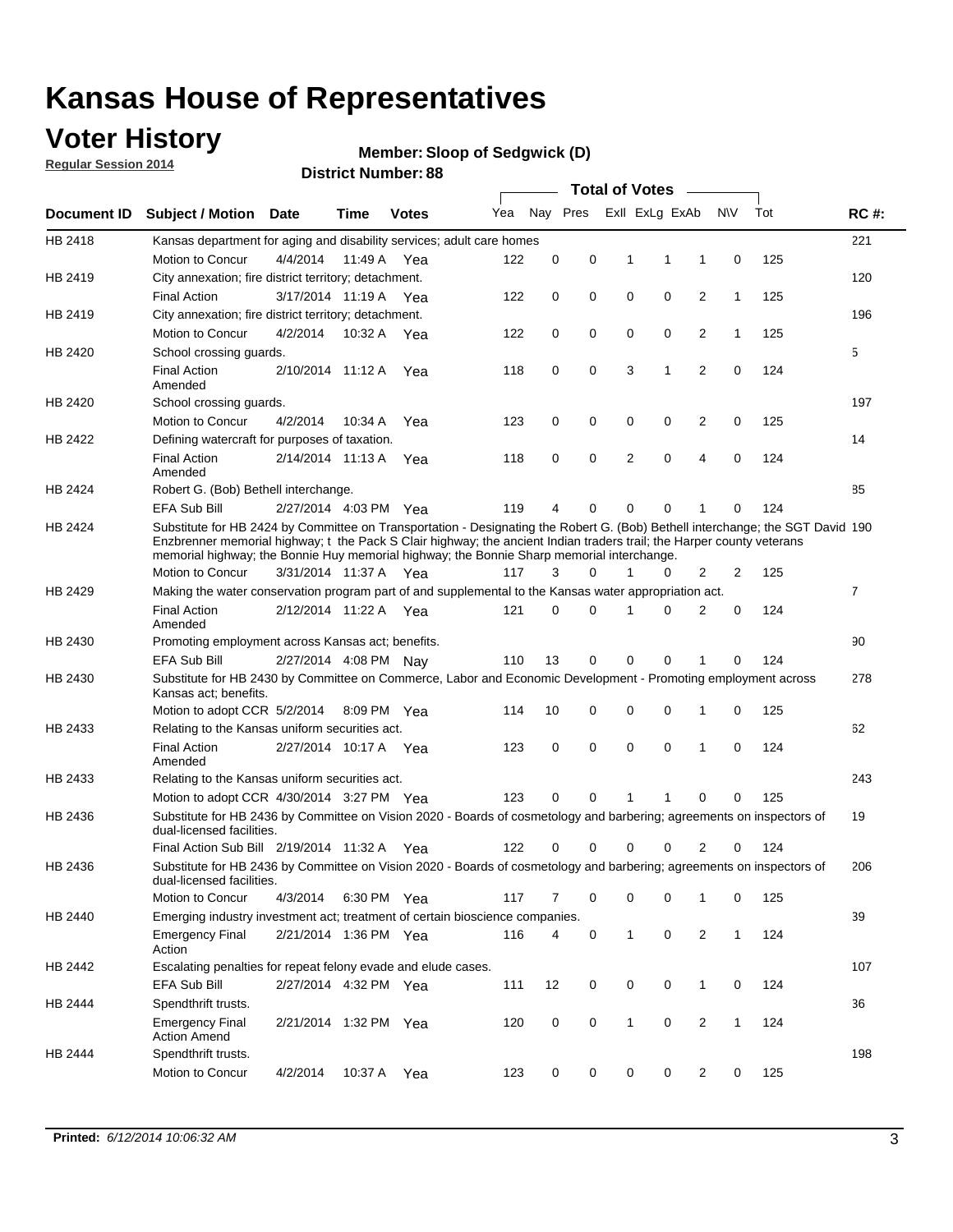#### **Voter History Regular Session 2014**

|  |  | <b>Member: Sloop of Sedgwick (D)</b> |  |
|--|--|--------------------------------------|--|
|--|--|--------------------------------------|--|

| <b>District Number: 88</b> |  |
|----------------------------|--|
|                            |  |

|                |                                                                                                                                                                                                                                                                                                                                 |                       |      |             |     |          |             |              | <b>Total of Votes</b> |   |                |             |     |             |
|----------------|---------------------------------------------------------------------------------------------------------------------------------------------------------------------------------------------------------------------------------------------------------------------------------------------------------------------------------|-----------------------|------|-------------|-----|----------|-------------|--------------|-----------------------|---|----------------|-------------|-----|-------------|
|                | Document ID Subject / Motion Date                                                                                                                                                                                                                                                                                               |                       | Time | Votes       | Yea | Nay Pres |             |              | Exll ExLg ExAb        |   |                | <b>NV</b>   | Tot | <b>RC#:</b> |
| HB 2445        | Allowing for criminal discovery materials to be provided to defendant or defendant's counsel.                                                                                                                                                                                                                                   |                       |      |             |     |          |             |              |                       |   |                |             |     | 63          |
|                | <b>Final Action</b><br>Amended                                                                                                                                                                                                                                                                                                  | 2/27/2014 10:19 A Yea |      |             | 123 | 0        | 0           |              | 0                     | 0 | 1              | 0           | 124 |             |
| HB 2446        | District courts; court trustee operations fund. judicial process; concerning sentencing dispositions, probation and postrelease<br>supervision; concerning expungement of driving under the influence and criminal refusal convictions; concerning trials,<br>conduct of jury after case is submitted.                          |                       |      |             |     |          |             |              |                       |   |                |             |     | 8           |
|                | <b>Final Action</b>                                                                                                                                                                                                                                                                                                             | 2/12/2014 11:23 A Yea |      |             | 121 | 0        | 0           |              |                       | 0 | 2              | 0           | 124 |             |
| HB 2446        | Senate Substitute for HB 2446 by Committee on Judiciary - Courts; allocating moneys from driver's license fees to judicial<br>branch nonjudicial salary adjustment fund; allowing chief justice to authorize expenditures from court trustee operations fund in<br>certain judicial districts; time limits for court decisions. |                       |      |             |     |          |             |              |                       |   |                |             |     | 239         |
|                | Motion to adopt CCR 4/30/2014 3:01 PM Yea                                                                                                                                                                                                                                                                                       |                       |      |             | 121 | 2        | 0           | 1            |                       | 1 | 0              | 0           | 125 |             |
| <b>HB 2447</b> | Real property; trespass and liability.                                                                                                                                                                                                                                                                                          |                       |      |             |     |          |             |              |                       |   |                |             |     | 29          |
|                | <b>Final Action</b><br>Amended                                                                                                                                                                                                                                                                                                  | 2/21/2014 11:14 A Yea |      |             | 119 | 2        | $\mathbf 0$ | $\mathbf{1}$ |                       | 0 | 2              | 0           | 124 |             |
| HB 2447        | Real property; trespass and liability.                                                                                                                                                                                                                                                                                          |                       |      |             |     |          |             |              |                       |   |                |             |     | 202         |
|                | Motion to Adopt CCR 4/3/2014 6:10 PM Yea                                                                                                                                                                                                                                                                                        |                       |      |             | 122 | 2        | 0           |              | 0                     | 0 | 1              | 0           | 125 |             |
| HB 2448        | Interference with judicial process.                                                                                                                                                                                                                                                                                             |                       |      |             |     |          |             |              |                       |   |                |             |     | 30          |
|                | <b>Final Action</b>                                                                                                                                                                                                                                                                                                             | 2/21/2014 11:16 A Yea |      |             | 121 | 0        | 0           | 1            |                       | 0 | 2              | 0           | 124 |             |
| HB 2448        | Senate Substitute for HB 2448 by Committee on Judiciary - Updating provisions relating to the Kansas bureau of<br>investigation's DNA database; amending the crime of interference with                                                                                                                                         |                       |      |             |     |          |             |              |                       |   |                |             |     | 240         |
|                | Motion to adopt CCR 4/30/2014 3:10 PM Yea                                                                                                                                                                                                                                                                                       |                       |      |             | 116 | 7        | 0           | $\mathbf 1$  |                       | 1 | 0              | 0           | 125 |             |
| HB 2451        | Electric utilities; creating the electric highway fee.                                                                                                                                                                                                                                                                          |                       |      |             |     |          |             |              |                       |   |                |             |     | 96          |
|                | <b>EFA Sub Bill</b>                                                                                                                                                                                                                                                                                                             | 2/27/2014 4:18 PM Yea |      |             | 64  | 59       | 0           |              | 0                     | 0 | 1              | 0           | 124 |             |
| HB 2451        | Substitute for HB 2451 by Committee on Transportation - Increasing registration fees for electric vehicles.                                                                                                                                                                                                                     |                       |      |             |     |          |             |              |                       |   |                |             |     | 207         |
|                | Motion to Concur                                                                                                                                                                                                                                                                                                                | 4/3/2014              |      | 6:34 PM Yea | 94  | 30       | 0           | $\Omega$     |                       | 0 | 1              | 0           | 125 |             |
| HB 2452        | Substitute for HB 2452 by Committee on Transportation - Distinctive license plates; donate life, disabled veterans, rotary<br>international, Kansas horse council.                                                                                                                                                              |                       |      |             |     |          |             |              |                       |   |                |             |     | 41          |
|                | EFA Sub Bill                                                                                                                                                                                                                                                                                                                    | 2/21/2014 1:39 PM Yea |      |             | 120 | 0        | 0           |              |                       | 0 | 2              | 1           | 124 |             |
| HB 2452        | Substitute for HB 2452 by Committee on Transportation - Distinctive license plates; donate life, disabled veterans, rotary<br>international, Kansas horse council, motorcycles.                                                                                                                                                 |                       |      |             |     |          |             |              |                       |   |                |             |     | 208         |
|                | Motion to Concur                                                                                                                                                                                                                                                                                                                | 4/3/2014              |      | 6:37 PM Yea | 123 | 1        | 0           | $\mathbf 0$  |                       | 0 | 1              | 0           | 125 |             |
| HB 2453        | Protecting religious freedom regarding marriage.                                                                                                                                                                                                                                                                                |                       |      |             |     |          |             |              |                       |   |                |             |     | 9           |
|                | <b>Final Action</b><br>Amended                                                                                                                                                                                                                                                                                                  | 2/12/2014 11:28 A Nay |      |             | 72  | 49       | 0           | $\mathbf{1}$ |                       | 0 | $\overline{2}$ | 0           | 124 |             |
| HB 2455        | Property tax exemption for certain utility systems located on military installation.                                                                                                                                                                                                                                            |                       |      |             |     |          |             |              |                       |   |                |             |     | 108         |
|                | <b>Emergency Final</b><br><b>Action Amend</b>                                                                                                                                                                                                                                                                                   | 3/6/2014              |      | 11:23 A Yea | 119 | 1        | 0           |              | 2                     | 1 | 2              | 0           | 125 |             |
| HB 2456        | Property taxation; defining commercial and industrial machinery and equipment; motor vehicles, members of military service<br>and active guard and reservists.                                                                                                                                                                  |                       |      |             |     |          |             |              |                       |   |                |             |     | 49          |
|                | <b>Final Action</b><br>Amended                                                                                                                                                                                                                                                                                                  | 2/26/2014 11:32 A Nay |      |             | 100 | 23       | 0           |              | 0                     | 0 | 1              | 0           | 124 |             |
| HB 2463        | Creating civil liability for acts of terrorism; forfeiture of property related to violations of certain criminal acts.                                                                                                                                                                                                          |                       |      |             |     |          |             |              |                       |   |                |             |     | 50          |
|                | <b>Final Action</b><br>Amended                                                                                                                                                                                                                                                                                                  | 2/26/2014 11:33 A Yea |      |             | 123 | 0        | 0           |              | $\mathbf 0$           | 0 | $\mathbf{1}$   | $\mathbf 0$ | 124 |             |
| HB 2463        | Creating civil liability for acts of terrorism; forfeiture of property related to violations of certain criminal acts.                                                                                                                                                                                                          |                       |      |             |     |          |             |              |                       |   |                |             |     | 194         |
|                | Motion to Concur                                                                                                                                                                                                                                                                                                                | 4/1/2014              |      | 10:46 A Yea | 123 | 0        | 0           | $\mathbf{1}$ |                       | 0 | 1              | 0           | 125 |             |
| HB 2464        | Allowing banks, trust companies and savings and loans to claim the expensing deduction for privilege tax filers under the<br>Kansas income tax act.                                                                                                                                                                             |                       |      |             |     |          |             |              |                       |   |                |             |     | 15          |
|                | <b>Final Action</b><br>Amended                                                                                                                                                                                                                                                                                                  | 2/14/2014 11:14 A Yea |      |             | 118 | 0        | 0           |              | 2                     | 0 | 4              | 0           | 124 |             |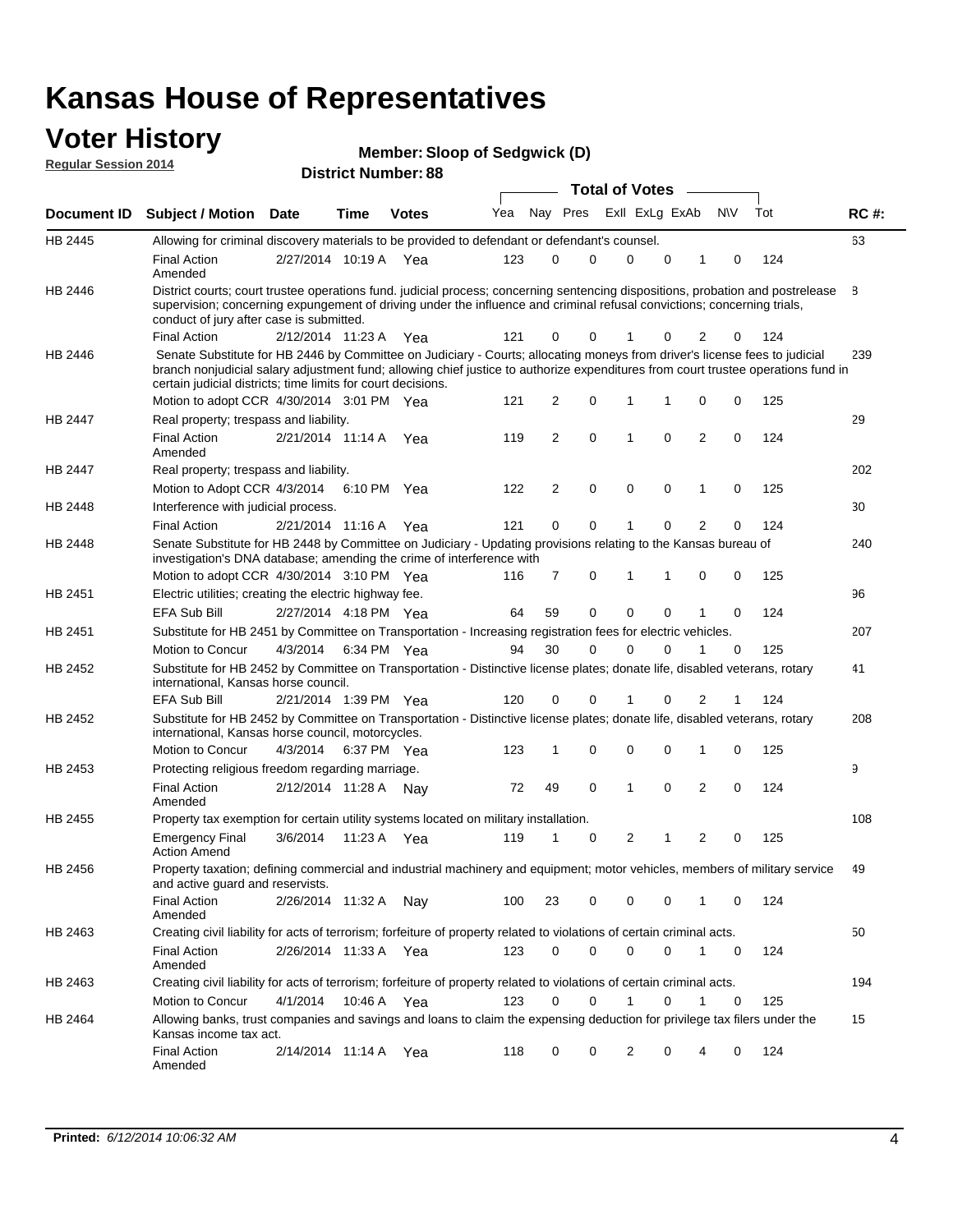## **Voter History**

**Regular Session 2014**

#### **Member: Sloop of Sedgwick (D)**

|                |                                                                                                                                                                             |                       |      |              |     |          |             | <b>Total of Votes</b> |              |                |   |             |     |             |
|----------------|-----------------------------------------------------------------------------------------------------------------------------------------------------------------------------|-----------------------|------|--------------|-----|----------|-------------|-----------------------|--------------|----------------|---|-------------|-----|-------------|
|                | Document ID Subject / Motion Date                                                                                                                                           |                       | Time | <b>Votes</b> | Yea | Nay Pres |             |                       |              | Exll ExLg ExAb |   | <b>NV</b>   | Tot | <b>RC#:</b> |
| HB 2466        | Relating to administrative procedure; judicial review.                                                                                                                      |                       |      |              |     |          |             |                       |              |                |   |             |     | 37          |
|                | <b>Emergency Final</b><br><b>Action Amend</b>                                                                                                                               | 2/21/2014 1:33 PM Nav |      |              | 118 | 2        | 0           |                       | 1            | 0              | 2 | 1           | 124 |             |
| HB 2470        | Purchasing authority for certain insurance by the state board of regents for state educational institutions.                                                                |                       |      |              |     |          |             |                       |              |                |   |             |     | 16          |
|                | <b>Final Action</b>                                                                                                                                                         | 2/17/2014 11:20 A Yea |      |              | 120 | 0        | 0           |                       | 3            | 0              | 1 | 0           | 124 |             |
| HB 2475        | Personal financial literacy program as a requirement for high school graduation.                                                                                            |                       |      |              |     |          |             |                       |              |                |   |             |     | 126         |
|                | <b>Final Action</b><br>Amended                                                                                                                                              | 3/19/2014 11:22 A Yea |      |              | 110 | 12       | 0           |                       | 0            | 1              | 2 | 0           | 125 |             |
| HB 2478        | Venue for crimes committed with an electronic device.                                                                                                                       |                       |      |              |     |          |             |                       |              |                |   |             |     | 51          |
|                | <b>Final Action</b>                                                                                                                                                         | 2/26/2014 11:34 A     |      | Yea          | 123 | 0        | $\mathbf 0$ |                       | $\mathbf 0$  | $\mathbf 0$    | 1 | 0           | 124 |             |
| HB 2479        | Removing 2015 sunset provision from law requiring ignition interlock device after first test failure or alcohol or drug-related<br>conviction.                              |                       |      |              |     |          |             |                       |              |                |   |             |     | 115         |
|                | <b>Final Action</b><br>Amended                                                                                                                                              | 3/14/2014 11:14 A     |      | Yea          | 117 | 0        | 0           |                       | 2            | 1              | 4 | 1           | 125 |             |
| HB 2479        | Removing 2015 sunset provision from law requiring ignition interlock device after first test failure or alcohol or drug-related<br>conviction.                              |                       |      |              |     |          |             |                       |              |                |   |             |     | 210         |
|                | Motion to Concur                                                                                                                                                            | 4/3/2014              |      | 6:47 PM Yea  | 122 | 2        | 0           |                       | 0            | 0              | 1 | 0           | 125 |             |
| HB 2480        | Repealing the review of TeleKansas I.                                                                                                                                       |                       |      |              |     |          |             |                       |              |                |   |             |     | 64          |
|                | <b>Final Action</b><br>Amended                                                                                                                                              | 2/27/2014 10:20 A     |      | Yea          | 123 | 0        | 0           |                       | $\mathbf 0$  | $\mathbf 0$    | 1 | 0           | 124 |             |
| <b>HB 2480</b> | Repealing the review of TeleKansas I.                                                                                                                                       |                       |      |              |     |          |             |                       |              |                |   |             |     | 250         |
|                | Motion to Concur                                                                                                                                                            | 5/1/2014              |      | 1:54 PM Yea  | 123 | 1        | 0           |                       | 0            | $\mathbf 0$    | 0 | 1           | 125 |             |
| HB 2482        | Authority of state corporation commission to intervene in court proceedings.                                                                                                |                       |      |              |     |          |             |                       |              |                |   |             |     | 65          |
|                | <b>Final Action</b><br>Amended                                                                                                                                              | 2/27/2014 10:21 A     |      | Yea          | 121 | 2        | 0           |                       | $\mathbf 0$  | $\mathbf 0$    | 1 | $\mathbf 0$ | 124 |             |
| HB 2482        | Senate Substitute for HB 2482 by Committee on Utilities - Creating the energy efficiency investment act.                                                                    |                       |      |              |     |          |             |                       |              |                |   |             |     | 211         |
|                | Motion to Concur                                                                                                                                                            | 4/3/2014 7:02 PM Yea  |      |              | 99  | 25       | $\mathbf 0$ |                       | 0            | 0              | 1 | 0           | 125 |             |
| HB 2487        | Construction of electric transmission lines and certificates of public convenience and necessity.                                                                           |                       |      |              |     |          |             |                       |              |                |   |             |     | 66          |
|                | <b>Final Action</b><br>Amended                                                                                                                                              | 2/27/2014 10:22 A Yea |      |              | 113 | 10       | 0           |                       | 0            | 0              | 1 | 0           | 124 |             |
| HB 2487        | Relating to the powers and duties of the state corporation commission; construction of electric transmission lines and<br>certificates of public convenience and necessity. |                       |      |              |     |          |             |                       |              |                |   |             |     | 254         |
|                | Sub motion to concur 5/1/2014                                                                                                                                               |                       |      | 4:36 PM Yea  | 117 | 8        | 0           |                       | 0            | $\mathbf 0$    | 0 | 0           | 125 |             |
| <b>HB 2488</b> | Kansas electric transmission authority and the purpose and composition of the authority.                                                                                    |                       |      |              |     |          |             |                       |              |                |   |             |     | 10          |
|                | <b>Final Action</b><br>Amended                                                                                                                                              | 2/12/2014 11:30 A Yea |      |              | 108 | 13       | 0           |                       | 1            | 0              | 2 | 0           | 124 |             |
| HB 2488        | Kansas electric transmission authority and the purpose and composition of the authority.                                                                                    |                       |      |              |     |          |             |                       |              |                |   |             |     | 158         |
|                | Motion to Concur                                                                                                                                                            | 3/25/2014 10:43 A     |      | Yea          | 107 | 15       | 0           |                       | 1            | 0              | 2 | 0           | 125 |             |
| HB 2489        | Legislative review of exceptions to disclosure of public records.                                                                                                           |                       |      |              |     |          |             |                       |              |                |   |             |     | 67          |
|                | <b>Final Action</b><br>Amended                                                                                                                                              | 2/27/2014 10:23 A Yea |      |              | 122 | 1        | 0           |                       | 0            | $\mathbf 0$    | 1 | 0           | 124 |             |
| HB 2490        | Criminal procedure; conduct of jury after case is submitted.                                                                                                                |                       |      |              |     |          |             |                       |              |                |   |             |     | 31          |
|                | <b>Final Action</b><br>Amended                                                                                                                                              | 2/21/2014 11:17 A Yea |      |              | 121 | 0        | 0           |                       | $\mathbf{1}$ | $\mathbf 0$    | 2 | 0           | 124 |             |
| HB 2490        | Capital murder; attempt; murder in the first degree; sentencing.                                                                                                            |                       |      |              |     |          |             |                       |              |                |   |             |     | 241         |
|                | Motion to adopt CCR 4/30/2014 3:16 PM Yea                                                                                                                                   |                       |      |              | 123 | 0        | 0           |                       | $\mathbf{1}$ | 1              | 0 | 0           | 125 |             |
| HB 2491        | Kansas tort claims act; attorney may appear in small claims action.                                                                                                         |                       |      |              |     |          |             |                       |              |                |   |             |     | 20          |
|                | <b>Final Action</b><br>Amended                                                                                                                                              | 2/19/2014 11:34 A Yea |      |              | 120 | 2        | 0           |                       | 0            | $\pmb{0}$      | 2 | 0           | 124 |             |
| HB 2491        | Kansas tort claims act; attorney may appear in small claims action.                                                                                                         |                       |      |              |     |          |             |                       |              |                |   |             |     | 199         |
|                | Motion to Concur                                                                                                                                                            | 4/2/2014              |      | 10:40 A Yea  | 121 | 2        | 0           |                       | 0            | 0              | 2 | 0           | 125 |             |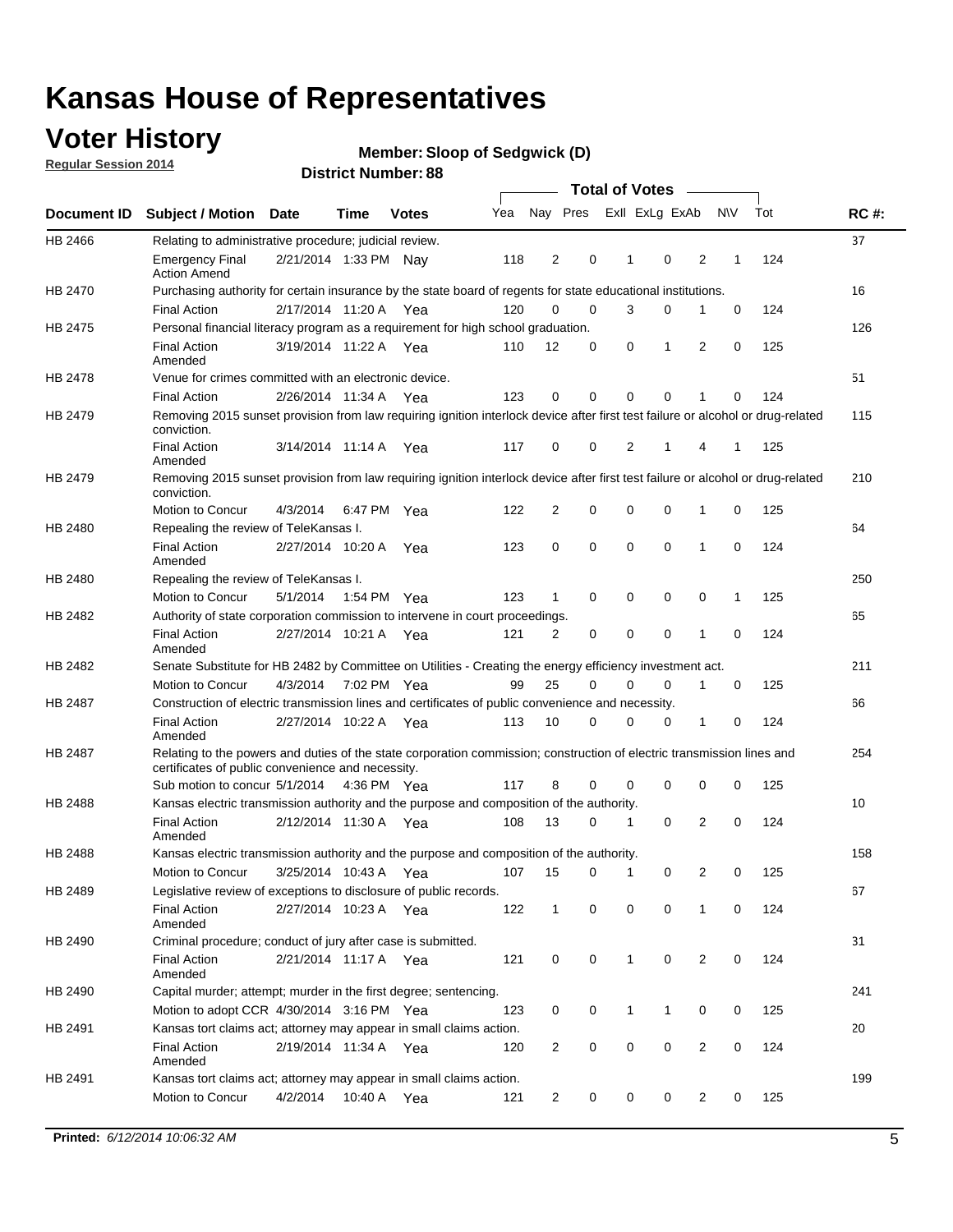## **Voter History**

**Regular Session 2014**

#### **Member: Sloop of Sedgwick (D)**

|                |                                                                                                                                                                                                                                                        |                       |             | DISTILICI NUITIDEL 00 |     |          |             |                                    |             |                            |     |              |
|----------------|--------------------------------------------------------------------------------------------------------------------------------------------------------------------------------------------------------------------------------------------------------|-----------------------|-------------|-----------------------|-----|----------|-------------|------------------------------------|-------------|----------------------------|-----|--------------|
|                | Document ID Subject / Motion Date                                                                                                                                                                                                                      |                       | Time        | <b>Votes</b>          | Yea |          | Nay Pres    | Total of Votes –<br>Exll ExLg ExAb |             | <b>NV</b>                  | Tot | <b>RC#:</b>  |
| HB 2493        | Relating to surety regulation, appearance bonds and unlawful sexual relations.                                                                                                                                                                         |                       |             |                       |     |          |             |                                    |             |                            |     | 23           |
|                | <b>Final Action</b><br>Amended                                                                                                                                                                                                                         | 2/20/2014 11:14 A Yea |             |                       | 113 | 10       | $\mathbf 0$ | $\mathbf 0$                        | $\mathbf 0$ | $\mathbf 0$<br>$\mathbf 1$ | 124 |              |
| HB 2495        | Concerning sentencing dispositions, probation and postrelease supervision.                                                                                                                                                                             |                       |             |                       |     |          |             |                                    |             |                            |     | 24           |
|                | <b>Final Action</b><br>Amended                                                                                                                                                                                                                         | 2/20/2014 11:17 A     |             | Yea                   | 122 | 1        | 0           | 0                                  | 0           | 0<br>-1                    | 124 |              |
| HB 2501        | Human trafficking and related crimes; penalties for buying sexual relations; records and reporting by courts; staff secure facility 25<br>requirements.                                                                                                |                       |             |                       |     |          |             |                                    |             |                            |     |              |
|                | <b>Final Action</b><br>Amended                                                                                                                                                                                                                         | 2/20/2014 11:18 A Yea |             |                       | 123 | 0        | 0           | $\Omega$                           | $\Omega$    | 0<br>$\mathbf 1$           | 124 |              |
| HB 2502        | Allowing victim notification on status change of person confined.                                                                                                                                                                                      |                       |             |                       |     |          |             |                                    |             |                            |     | 26           |
|                | <b>Final Action</b>                                                                                                                                                                                                                                    | 2/20/2014 11:20 A Yea |             |                       | 123 | 0        | 0           | $\mathbf 0$                        | 0           | 0<br>1                     | 124 |              |
| HB 2503        | Substitute for HB 2503 by Committee on Federal and State Affairs -- Carrying of concealed handguns by law enforcement<br>officers.                                                                                                                     |                       |             |                       |     |          |             |                                    |             |                            |     | 230          |
|                | Final Action Sub Bill 4/5/2014                                                                                                                                                                                                                         |                       | 10:22 A     | Yea                   | 119 | 1        | 0           | $\Omega$                           | 0           |                            | 125 |              |
| HB 2504        | Repealing outdated provisions relating to the purchase of certain real estate by the department of corrections.                                                                                                                                        |                       |             |                       |     |          |             |                                    |             |                            |     | 18           |
|                | <b>Final Action</b>                                                                                                                                                                                                                                    | 2/19/2014 11:31 A Yea |             |                       | 122 | $\Omega$ | 0           | $\Omega$                           | 0           | 2<br>0                     | 124 |              |
| <b>HB 2506</b> | Repealing K.S.A. 72-60b03, the effective date of the midwestern higher education compact act.                                                                                                                                                          |                       |             |                       |     |          |             |                                    |             |                            |     | 52           |
|                | <b>Final Action</b>                                                                                                                                                                                                                                    | 2/26/2014 11:35 A Yea |             |                       | 122 | 1        | $\mathbf 0$ | 0                                  | 0           | 1<br>0                     | 124 |              |
| <b>HB 2506</b> | Senate Substitute for HB 2506 by Committee on Ways and Means - Education; appropriations for FY 2014 and FY 2015 for<br>various state agencies; amendments concerning postsecondary education; amendments to provisions relating to school<br>finance. |                       |             |                       |     |          |             |                                    |             |                            |     | 238          |
|                | Motion to Adopt CCR 4/6/2014                                                                                                                                                                                                                           |                       | 9:45 PM     | Nav                   | 63  | 57       | $\mathbf 0$ | $\mathbf 0$                        | $\Omega$    | $\mathbf{1}$<br>4          | 125 |              |
| HB 2509        | Emergency medical services amendments.                                                                                                                                                                                                                 |                       |             |                       |     |          |             |                                    |             |                            |     | 101          |
|                | <b>Emergency Final</b><br><b>Action Amend</b>                                                                                                                                                                                                          | 2/27/2014 4:24 PM Yea |             |                       | 123 | 0        | $\Omega$    | $\Omega$                           | $\Omega$    | $\Omega$<br>1              | 124 |              |
| HB 2510        | Pharmacists and pharmacies; pharmacy technicians; registration and grounds for denial of registration.                                                                                                                                                 |                       |             |                       |     |          |             |                                    |             |                            |     | 84           |
|                | <b>Emergency Final</b><br>Action                                                                                                                                                                                                                       | 2/27/2014 4:01 PM Yea |             |                       | 71  | 52       | 0           | 0                                  | $\Omega$    | 0<br>1                     | 124 |              |
| HB 2511        | Liability for property tax on personal property; sale or abandonment of personal property.                                                                                                                                                             |                       |             |                       |     |          |             |                                    |             |                            |     | 27           |
|                | <b>Final Action</b>                                                                                                                                                                                                                                    | 2/20/2014 11:21 A Yea |             |                       | 123 | 0        | 0           | 0                                  | 0           | 1<br>0                     | 124 |              |
| HB 2514        | Exemption for Federal Home Loan Bank in certain insolvency proceedings involving insurance companies.                                                                                                                                                  |                       |             |                       |     |          |             |                                    |             |                            |     | $\mathbf{2}$ |
|                | <b>Final Action</b>                                                                                                                                                                                                                                    | 2/10/2014 11:08 A Yea |             |                       | 118 | $\Omega$ | 0           | 3<br>1                             |             | 2<br>0                     | 124 |              |
| HB 2515        | Insurance; confidentiality of work papers from analysis of analysis of financial regulation or market regulation of insurance<br>company or affiliates.                                                                                                |                       |             |                       |     |          |             |                                    |             |                            |     | 82           |
|                | <b>Emergency Final</b><br>Action                                                                                                                                                                                                                       | 2/27/2014 3:58 PM Yea |             |                       | 123 | 0        | $\Omega$    | $\Omega$                           | 0           | $\Omega$<br>-1             | 124 |              |
| HB 2515        | Updating statutory references and making corresponding changes due to Executive Reorganization Order No. 41.                                                                                                                                           |                       |             |                       |     |          |             |                                    |             |                            |     | 269          |
|                | Motion to Adopt CCR 5/2/2014 3:31 PM Yea                                                                                                                                                                                                               |                       |             |                       | 118 | 4        | 0           | 0                                  | 1           | 1<br>1                     | 125 |              |
| HB 2516        | Amendments relating to health care provider liability insurance and to companies organized to provide such insurance.                                                                                                                                  |                       |             |                       |     |          |             |                                    |             |                            |     | 3            |
|                | <b>Final Action</b><br>Amended                                                                                                                                                                                                                         | 2/10/2014 11:10 A Yea |             |                       | 118 | 0        | 0           | 3                                  | 1           | 2<br>0                     | 124 |              |
| HB 2516        | Amendments relating to health care provider liability insurance and to companies organized to provide such insurance.                                                                                                                                  |                       |             |                       |     |          |             |                                    |             |                            |     | 191          |
|                | Motion to Concur                                                                                                                                                                                                                                       | 3/31/2014 11:40 A Yea |             |                       | 121 | 0        | 0           | 1                                  | 0           | 2<br>$\mathbf{1}$          | 125 |              |
| HB 2518        | Relating to ballot language statements.                                                                                                                                                                                                                |                       |             |                       |     |          |             |                                    |             |                            |     | 40           |
|                | <b>Emergency Final</b><br><b>Action Amend</b>                                                                                                                                                                                                          | 2/21/2014 1:37 PM Yea |             |                       | 116 | 4        | 0           | 1                                  | 0           | 2<br>1                     | 124 |              |
| <b>HB 2525</b> | Kansas money transmitter act concerning change of controlling interest and notification.                                                                                                                                                               |                       |             |                       |     |          |             |                                    |             |                            |     | 32           |
|                | <b>Final Action</b>                                                                                                                                                                                                                                    | 2/21/2014 11:18 A     |             | Yea                   | 105 | 16       | 0           | 1                                  | 0           | 2<br>0                     | 124 |              |
| HB 2525        | Kansas money transmitter act concerning change of controlling interest and notification.                                                                                                                                                               |                       |             |                       |     |          |             |                                    |             |                            |     | 252          |
|                | Motion to Concur                                                                                                                                                                                                                                       | 5/1/2014              | 1:59 PM Yea |                       | 112 | 13       | 0           | 0                                  | 0           | 0<br>0                     | 125 |              |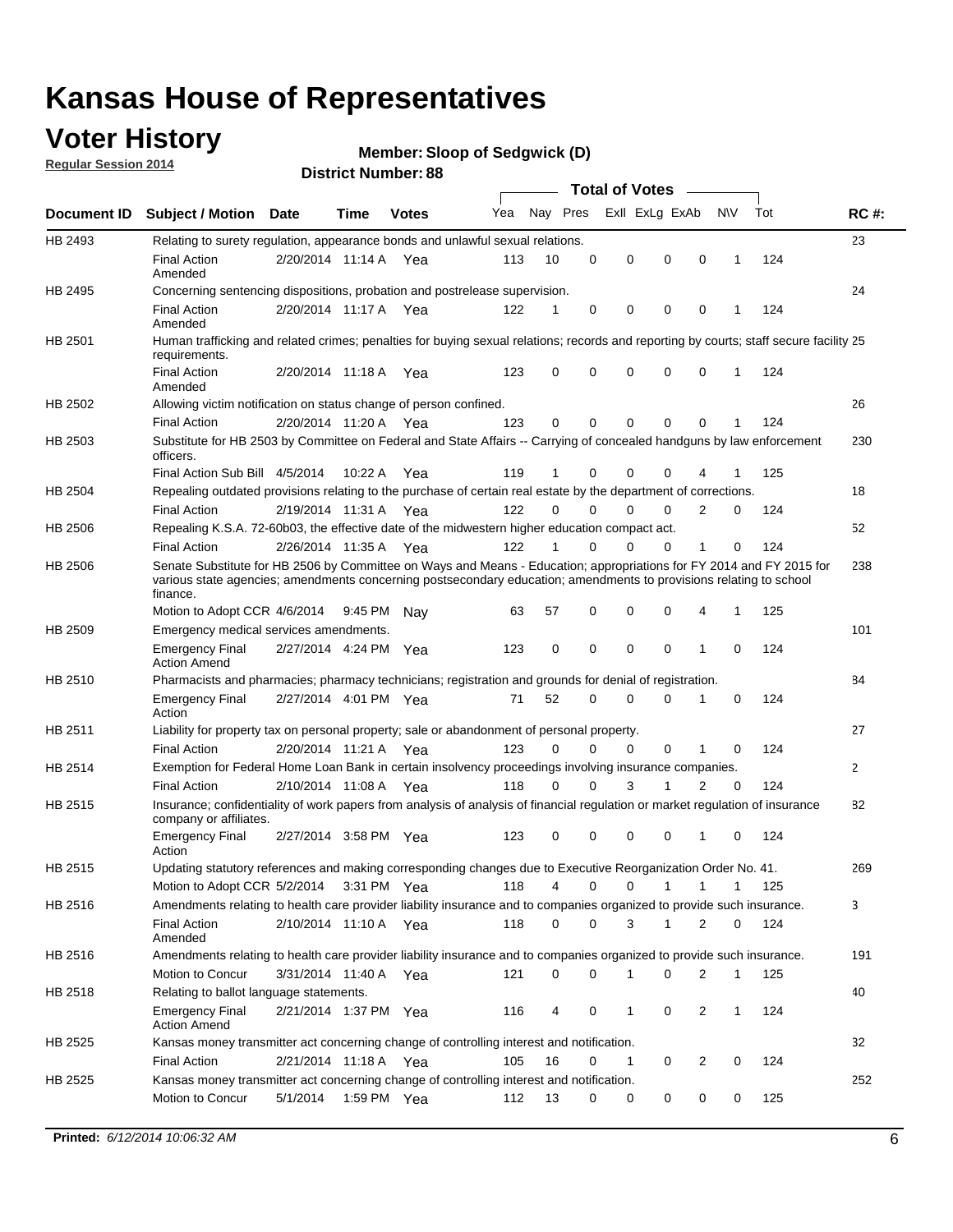#### **Voter History Regular Session 2014**

**Member: Sloop of Sedgwick (D)** 

|         |                                                                                                                                                                                                                                                                                                                                           |                       |             | DISTILL NUITIDEL 00 |     |    |             | <b>Total of Votes</b> |             | $\sim$         |                |     |     |             |
|---------|-------------------------------------------------------------------------------------------------------------------------------------------------------------------------------------------------------------------------------------------------------------------------------------------------------------------------------------------|-----------------------|-------------|---------------------|-----|----|-------------|-----------------------|-------------|----------------|----------------|-----|-----|-------------|
|         | Document ID Subject / Motion                                                                                                                                                                                                                                                                                                              | <b>Date</b>           | Time        | <b>Votes</b>        | Yea |    | Nay Pres    |                       |             | Exll ExLg ExAb |                | N\V | Tot | <b>RC#:</b> |
| HB 2533 | Changing interest credit amounts, member distributions upon termination or death and retirement annuities under the KPERS 42<br>Act of 2015.                                                                                                                                                                                              |                       |             |                     |     |    |             |                       |             |                |                |     |     |             |
|         | <b>Emergency Final</b><br><b>Action Amend</b>                                                                                                                                                                                                                                                                                             | 2/21/2014 1:40 PM     |             | Nav                 | 94  | 26 | 0           |                       | 1           | 0              | 2              | 1   | 124 |             |
| HB 2537 | Eliminating font size and type requirement for disclosure statements contained in insurance contracts and explanatory<br>materials printed in any language other than English.                                                                                                                                                            |                       |             |                     |     |    |             |                       |             |                |                |     |     | 81          |
|         | <b>Emergency Final</b><br>Action                                                                                                                                                                                                                                                                                                          | 2/27/2014 3:56 PM Yea |             |                     | 119 | 4  | 0           |                       | $\mathbf 0$ | 0              | 1              | 0   | 124 |             |
| HB 2537 | Insurance; eliminating font and type requirements for certain non-English insurance documents; confidentiality of certain<br>documents; continuation of health insurance for spouse and children of certain emergency personnel and employees of the<br>department of corrections; purchase of certain insurance by the state fair board. |                       |             |                     |     |    |             |                       |             |                |                |     |     | 249         |
|         | Motion to adopt CCR 4/30/2014 3:58 PM Yea                                                                                                                                                                                                                                                                                                 |                       |             |                     | 122 | 0  | 0           |                       | 1           | 1              | 0              | 1   | 125 |             |
| HB 2538 | Giving landowner right of first refusal for antlers of deer illegally shot on landowner's property.                                                                                                                                                                                                                                       |                       |             |                     |     |    |             |                       |             |                |                |     |     | 102         |
|         | <b>Emergency Final</b><br><b>Action Amend</b>                                                                                                                                                                                                                                                                                             | 2/27/2014 4:26 PM Yea |             |                     | 106 | 17 | 0           |                       | $\mathbf 0$ | 0              | 1              | 0   | 124 |             |
| HB 2541 | Substitute for HB2541 by Committee on Local Government—plastic bottles and containers; labeling; solid waste landfill<br>restrictions.                                                                                                                                                                                                    |                       |             |                     |     |    |             |                       |             |                |                |     |     | 121         |
|         | Final Action Sub Bill 3/17/2014 11:21 A Yea                                                                                                                                                                                                                                                                                               |                       |             |                     | 102 | 21 | 0           |                       | $\mathbf 0$ | 0              | $\overline{2}$ | 0   | 125 |             |
| HB 2542 | Property tax exemption for amateur-built aircraft.                                                                                                                                                                                                                                                                                        |                       |             |                     |     |    |             |                       |             |                |                |     |     | 112         |
|         | <b>Final Action</b><br>Amended                                                                                                                                                                                                                                                                                                            | 3/13/2014 11:22 A Yea |             |                     | 116 | 4  | $\mathbf 0$ |                       | $\mathbf 1$ | 1              | $\overline{2}$ | 1   | 125 |             |
| HB 2544 | Authorizing postsecondary educational institutions to enter into the state authorization reciprocity agreement to provide<br>distance education.                                                                                                                                                                                          |                       |             |                     |     |    |             |                       |             |                |                |     |     | 17          |
|         | <b>Final Action</b>                                                                                                                                                                                                                                                                                                                       | 2/17/2014 11:21 A Yea |             |                     | 120 | 0  | 0           |                       | 3           | 0              | 1              | 0   | 124 |             |
| HB 2545 | Extending sunset date on certain agriculture fees from July 1, 2015, to July 1, 2019.                                                                                                                                                                                                                                                     |                       |             |                     |     |    |             |                       |             |                |                |     |     | 68          |
|         | <b>Final Action</b><br>Amended                                                                                                                                                                                                                                                                                                            | 2/27/2014 10:25 A Yea |             |                     | 99  | 24 | 0           |                       | $\mathbf 0$ | $\Omega$       | 1              | 0   | 124 |             |
| HB 2547 | Changing the map copy requirement in mining permit application.                                                                                                                                                                                                                                                                           |                       |             |                     |     |    |             |                       |             |                |                |     |     | 53          |
|         | <b>Final Action</b>                                                                                                                                                                                                                                                                                                                       | 2/26/2014 11:36 A Yea |             |                     | 123 | 0  | 0           |                       | $\mathbf 0$ | 0              | 1              | 0   | 124 |             |
| HB 2548 | Creating the water program management fund and transferring the air quality fee fund.                                                                                                                                                                                                                                                     |                       |             |                     |     |    |             |                       |             |                |                |     |     | 46          |
|         | <b>Emergency Final</b><br>Action                                                                                                                                                                                                                                                                                                          | 2/21/2014 1:46 PM Yea |             |                     | 119 | 1  | 0           |                       | 1           | $\mathbf 0$    | 2              | 1   | 124 |             |
| HB 2549 | Allowing burial of hazardous waste on-site.                                                                                                                                                                                                                                                                                               |                       |             |                     |     |    |             |                       |             |                |                |     |     | 54          |
|         | <b>Final Action</b>                                                                                                                                                                                                                                                                                                                       | 2/26/2014 11:38 A     |             | Yea                 | 123 | 0  | 0           |                       | $\mathbf 0$ | 0              | 1              | 0   | 124 |             |
| HB 2550 | Repeal of the atmospheric mercury deposition monitoring network.                                                                                                                                                                                                                                                                          |                       |             |                     |     |    |             |                       |             |                |                |     |     | 33          |
|         | <b>Final Action</b>                                                                                                                                                                                                                                                                                                                       | 2/21/2014 11:20 A     |             | Nav                 | 92  | 29 | 0           |                       | 1           | 0              | 2              | 0   | 124 |             |
| HB 2551 | Repealing regulation of PCB disposal facilities.                                                                                                                                                                                                                                                                                          |                       |             |                     |     |    |             |                       |             |                |                |     |     | 47          |
|         | <b>Emergency Final</b><br><b>Action Amend</b>                                                                                                                                                                                                                                                                                             | 2/21/2014 1:47 PM Nay |             |                     | 100 | 20 | 0           |                       | 1           | 0              | 2              | 1   | 124 |             |
| HB 2551 | Repealing the regulation of PCB disposal facilities; making changes to the atmospheric mercury deposition monitoring network 271<br>and the disposal of plastic bottles, containers and solid waste.                                                                                                                                      |                       |             |                     |     |    |             |                       |             |                |                |     |     |             |
|         | Motion to Adopt CCR 5/2/2014 3:45 PM Nay                                                                                                                                                                                                                                                                                                  |                       |             |                     | 105 | 17 | 0           |                       | 0           | 1              | 1              | 1   | 125 |             |
| HB 2552 | Managed care organizations, prompt payment.                                                                                                                                                                                                                                                                                               |                       |             |                     |     |    |             |                       |             |                |                |     |     | 69          |
|         | <b>Final Action</b><br>Amended                                                                                                                                                                                                                                                                                                            | 2/27/2014 10:26 A Yea |             |                     | 123 | 0  | 0           |                       | 0           | 0              | 1              | 0   | 124 |             |
| HB 2552 | Kansas medical assistance program; managed care organizations; consent for expansion of certain medicaid services.                                                                                                                                                                                                                        |                       |             |                     |     |    |             |                       |             |                |                |     |     | 225         |
|         | Motion to Concur                                                                                                                                                                                                                                                                                                                          | 4/4/2014              | 6:13 PM Nay |                     | 68  | 54 | 0           |                       | $\Omega$    | 1              | 2              | 0   | 125 |             |
| HB 2553 | Health care compact.                                                                                                                                                                                                                                                                                                                      |                       |             |                     |     |    |             |                       |             |                |                |     |     | 141         |
|         | <b>Final Action</b>                                                                                                                                                                                                                                                                                                                       | 3/24/2014 10:15 A     |             | Nay                 | 74  | 48 | 0           |                       | $\mathbf 0$ | 0              | 3              | 0   | 125 |             |
| HB 2555 | Release of information in support of arrest warrants and search warrants.                                                                                                                                                                                                                                                                 |                       |             |                     |     |    |             |                       |             |                |                |     |     | 86          |
|         | <b>Emergency Final</b><br><b>Action Amend</b>                                                                                                                                                                                                                                                                                             | 2/27/2014 4:04 PM Nav |             |                     | 113 | 10 | 0           |                       | 0           | 0              | 1              | 0   | 124 |             |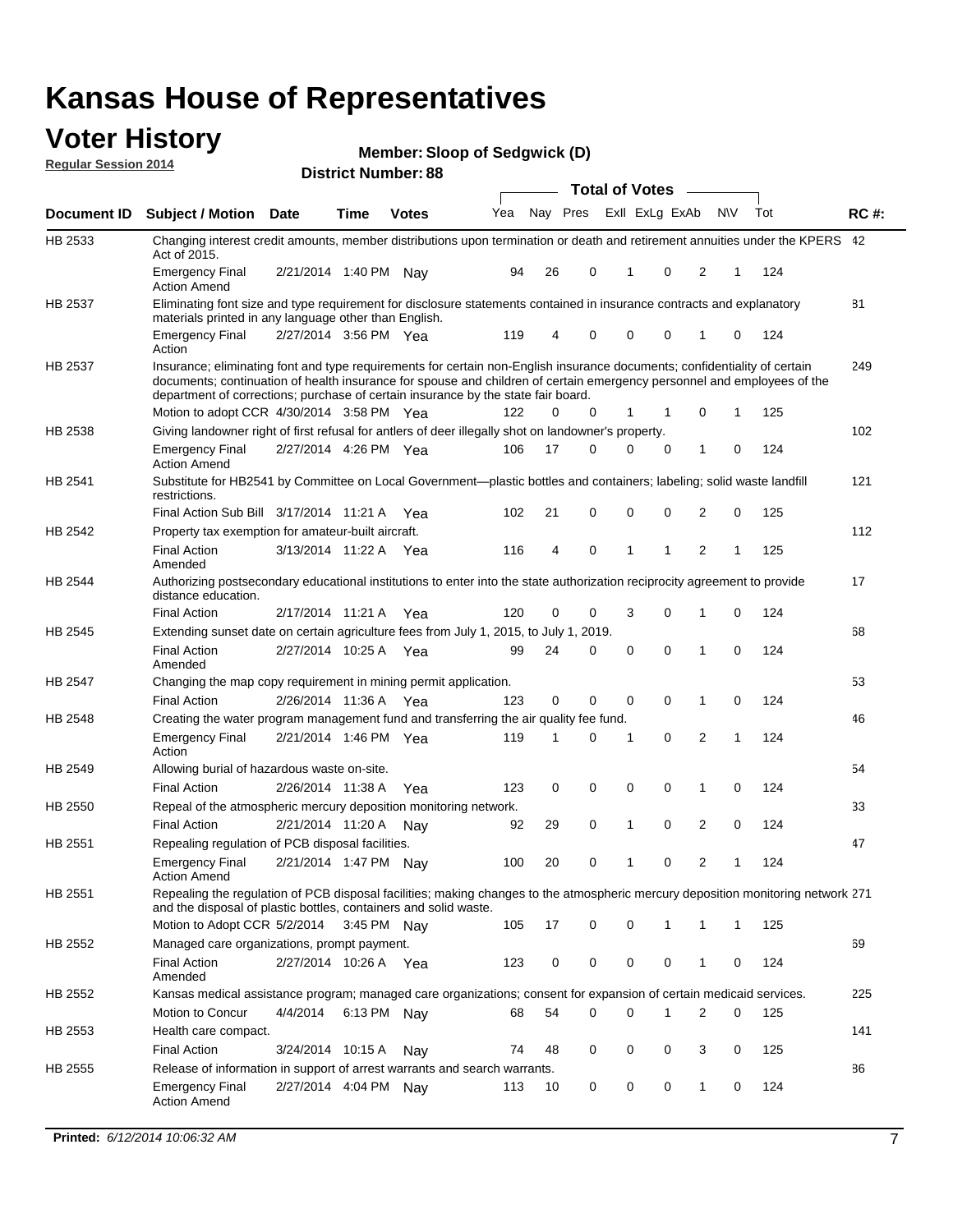## **Voter History**

**Regular Session 2014**

```
Member: Sloop of Sedgwick (D)
```

|                |                                                                                                                                                                                                                                                                                                                                                           |                       |         | DISTRICT MAILING 1.00 |     |          |             |              | <b>Total of Votes</b> |                |     |     |             |
|----------------|-----------------------------------------------------------------------------------------------------------------------------------------------------------------------------------------------------------------------------------------------------------------------------------------------------------------------------------------------------------|-----------------------|---------|-----------------------|-----|----------|-------------|--------------|-----------------------|----------------|-----|-----|-------------|
|                | Document ID Subject / Motion Date                                                                                                                                                                                                                                                                                                                         |                       | Time    | <b>Votes</b>          | Yea |          | Nay Pres    |              | Exll ExLg ExAb        |                | N\V | Tot | <b>RC#:</b> |
| <b>HB 2557</b> | Changing penalties for certain taxpayers who file incorrect returns under Kansas income tax act.                                                                                                                                                                                                                                                          |                       |         |                       |     |          |             |              |                       |                |     |     | 21          |
|                | <b>Final Action</b><br>Amended                                                                                                                                                                                                                                                                                                                            | 2/19/2014 11:35 A Yea |         |                       | 122 | 0        | 0           | 0            | $\Omega$              | 2              | 0   | 124 |             |
| HB 2561        | Licensure of pharmacists and registration of pharmacy interns by board of pharmacy.                                                                                                                                                                                                                                                                       |                       |         |                       |     |          |             |              |                       |                |     |     | 55          |
|                | <b>Final Action</b>                                                                                                                                                                                                                                                                                                                                       | 2/26/2014 11:39 A     |         | Yea                   | 105 | 18       | 0           | 0            | 0                     | 1              | 0   | 124 |             |
| HB 2564        | Requiring 60-day wait before re-employment for retirement benefit eligibility.                                                                                                                                                                                                                                                                            |                       |         |                       |     |          |             |              |                       |                |     |     | 43          |
|                | <b>Emergency Final</b><br>Action                                                                                                                                                                                                                                                                                                                          | 2/21/2014 1:41 PM Yea |         |                       | 120 | 0        | $\mathbf 0$ | $\mathbf{1}$ | $\mathbf 0$           | $\overline{2}$ | 1   | 124 |             |
| HB 2566        | Requiring court fee for forensic audio and video examination services.                                                                                                                                                                                                                                                                                    |                       |         |                       |     |          |             |              |                       |                |     |     | 93          |
|                | <b>Emergency Final</b><br>Action                                                                                                                                                                                                                                                                                                                          | 2/27/2014 4:12 PM Yea |         |                       | 123 | 0        | 0           | 0            | 0                     | $\mathbf 1$    | 0   | 124 |             |
| HB 2568        | Domestic relations; Kansas family law code; child support guidelines.                                                                                                                                                                                                                                                                                     |                       |         |                       |     |          |             |              |                       |                |     |     | 70          |
|                | <b>Final Action</b><br>Amended                                                                                                                                                                                                                                                                                                                            | 2/27/2014 10:27 A Yea |         |                       | 123 | 0        | 0           | 0            | $\mathbf 0$           | 1              | 0   | 124 |             |
| HB 2568        | Domestic relations; Kansas family law code; child support guidelines.                                                                                                                                                                                                                                                                                     |                       |         |                       |     |          |             |              |                       |                |     |     | 268         |
|                | Motion to adopt CCR 5/2/2014                                                                                                                                                                                                                                                                                                                              |                       |         | 3:28 PM Yea           | 123 | 0        | 0           | 0            | 1                     | 1              | 0   | 125 |             |
| HB 2576        | Employment security law; creation of "new employer rate."                                                                                                                                                                                                                                                                                                 |                       |         |                       |     |          |             |              |                       |                |     |     | 71          |
|                | <b>Final Action</b><br>Amended                                                                                                                                                                                                                                                                                                                            | 2/27/2014 10:28 A Yea |         |                       | 123 | 0        | $\mathbf 0$ | $\mathbf 0$  | $\mathbf 0$           | 1              | 0   | 124 |             |
| HB 2576        | Employment security law; creation of "new employer rate."                                                                                                                                                                                                                                                                                                 |                       |         |                       |     |          |             |              |                       |                |     |     | 159         |
|                | Motion to Concur                                                                                                                                                                                                                                                                                                                                          | 3/25/2014 10:47 A     |         | Yea                   | 122 | $\Omega$ | 0           | 1            | 0                     | 2              | 0   | 125 |             |
| <b>HB 2577</b> | Allowing parents to remain anonymous when surrendering an infant under the newborn protection act.                                                                                                                                                                                                                                                        |                       |         |                       |     |          |             |              |                       |                |     |     | 56          |
|                | <b>Final Action</b><br>Amended                                                                                                                                                                                                                                                                                                                            | 2/26/2014 11:41 A     |         | Yea                   | 123 | 0        | 0           | 0            | 0                     | 1              | 0   | 124 |             |
| HB 2577        | Allowing parents to remain anonymous when surrendering an infant under the newborn protection act.                                                                                                                                                                                                                                                        |                       |         |                       |     |          |             |              |                       |                |     |     | 220         |
|                | <b>Motion to Concur</b>                                                                                                                                                                                                                                                                                                                                   | 4/4/2014              | 11:45 A | Yea                   | 121 | $\Omega$ | 0           | 1            | 1                     | 1              | 1   | 125 |             |
| HB 2578        | Certification by chief law enforcement officer for transfer of a firearm when required by federal law.                                                                                                                                                                                                                                                    |                       |         |                       |     |          |             |              |                       |                |     |     | 122         |
|                | <b>Final Action</b><br>Amended                                                                                                                                                                                                                                                                                                                            | 3/17/2014 11:22 A Yea |         |                       | 123 | $\Omega$ | 0           | 0            | 0                     | 2              | 0   | 125 |             |
| HB 2578        | Regulating the possession of weapons.                                                                                                                                                                                                                                                                                                                     |                       |         |                       |     |          |             |              |                       |                |     |     | 235         |
|                | Motion to Adopt CCR 4/5/2014 4:40 PM                                                                                                                                                                                                                                                                                                                      |                       |         | Nav                   | 102 | 19       | $\mathbf 0$ | $\mathbf 0$  | 0                     | 4              | 0   | 125 |             |
| HB 2580        | Specifying the duties of the state fire marshal relating to regional emergency response teams for hazardous materials and<br>search and rescue incidents.                                                                                                                                                                                                 |                       |         |                       |     |          |             |              |                       |                |     |     | 72          |
|                | <b>Final Action</b><br>Amended                                                                                                                                                                                                                                                                                                                            | 2/27/2014 10:29 A     |         | Yea                   | 113 | 10       | 0           | $\mathbf 0$  | $\mathbf 0$           | 1              | 0   | 124 |             |
| HB 2580        | Kansas Real Estate Appraisal Board; licensee fingerprinting and criminal background checks.                                                                                                                                                                                                                                                               |                       |         |                       |     |          |             |              |                       |                |     |     | 272         |
|                | Motion to adopt CCR 5/2/2014                                                                                                                                                                                                                                                                                                                              |                       |         | 3:49 PM Yea           | 115 | 7        | 0           |              | 0<br>1                | 1              | 1   | 125 |             |
| HB 2582        | Creating an exemption from food establishment licensing for churches.                                                                                                                                                                                                                                                                                     |                       |         |                       |     |          |             |              |                       |                |     |     | 57          |
|                | <b>Final Action</b>                                                                                                                                                                                                                                                                                                                                       | 2/26/2014 11:42 A     |         | Yea                   | 123 | 0        | 0           |              | 0<br>0                | 1              | 0   | 124 |             |
| HB 2588        | Child in need of care; juvenile offenders; permanent custodians.                                                                                                                                                                                                                                                                                          |                       |         |                       |     |          |             |              |                       |                |     |     | 94          |
|                | <b>Emergency Final</b><br><b>Action Amend</b>                                                                                                                                                                                                                                                                                                             | 2/27/2014 4:14 PM Yea |         |                       | 123 | 0        | 0           | 0            | 0                     | 1              | 0   | 124 |             |
| HB 2588        | Senate Substitute for HB 2588 by Committee on Judiciary - Concerning children and minors; relating to children in need of<br>care; placement in juvenile detention facilities; permanent custodians; relating to juvenile offenders; alternative adjudication;<br>youth residential centers and services; risk assessment; sentencing; good time credits. |                       |         |                       |     |          |             |              |                       |                |     |     | 244         |
|                | Motion to adopt CCR 4/30/2014 3:36 PM Yea                                                                                                                                                                                                                                                                                                                 |                       |         |                       | 123 | 0        | 0           | $\mathbf{1}$ | 1                     | 0              | 0   | 125 |             |
| HB 2591        | Requiring certain audit reports to be filed electronically and to be filed only with the department of administration.                                                                                                                                                                                                                                    |                       |         |                       |     |          |             |              |                       |                |     |     | 58          |
|                | <b>Final Action</b>                                                                                                                                                                                                                                                                                                                                       | 2/26/2014 11:43 A Yea |         |                       | 123 | 0        | 0           |              | 0<br>0                | 1              | 0   | 124 |             |
| HB 2595        | State fossils; the tylosaurus and the pteranodon.                                                                                                                                                                                                                                                                                                         |                       |         |                       |     |          |             |              |                       |                |     |     | 73          |
|                | <b>Final Action</b><br>Amended                                                                                                                                                                                                                                                                                                                            | 2/27/2014 10:31 A Yea |         |                       | 96  | 27       | 0           | 0            | 0                     | 1              | 0   | 124 |             |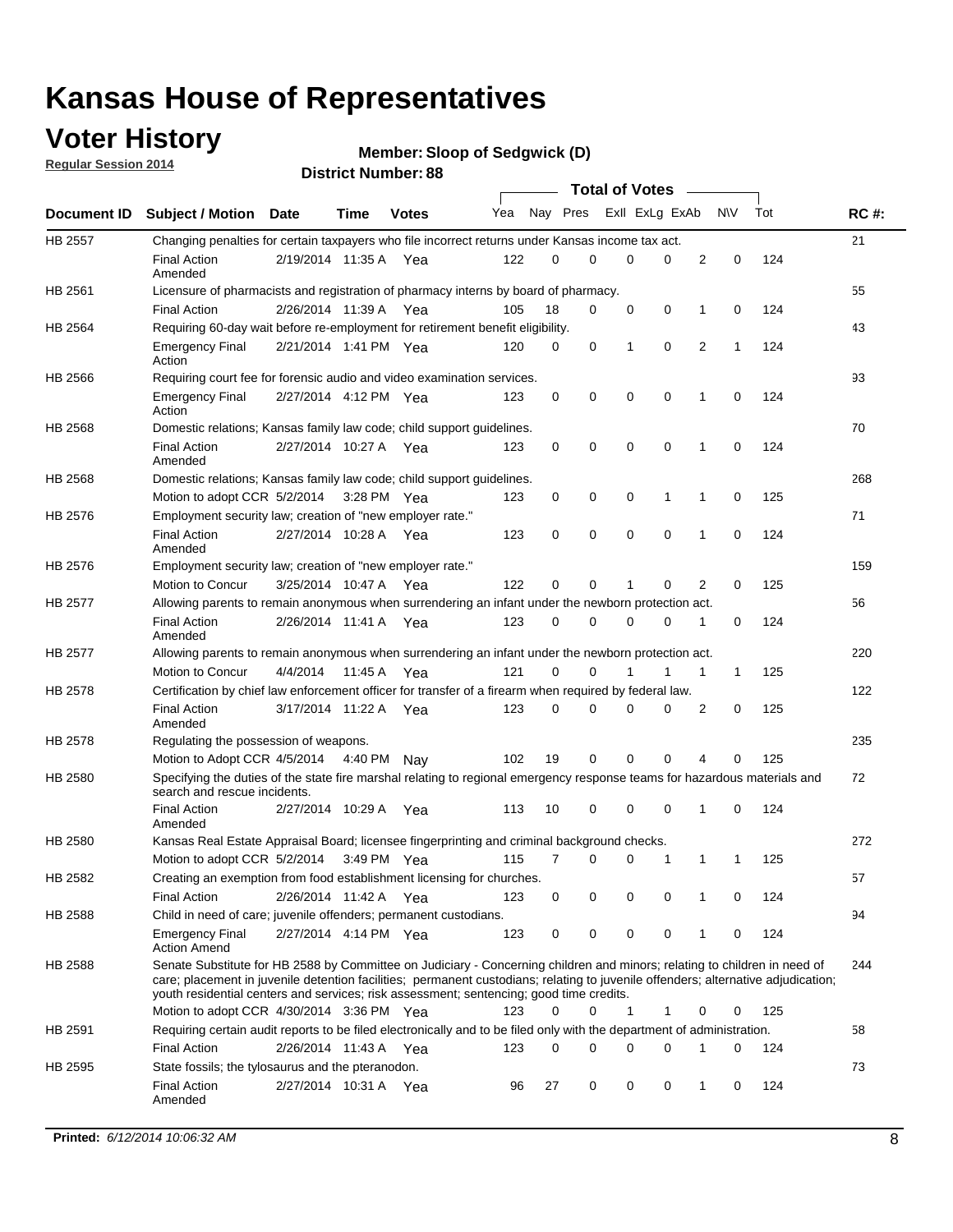### **Voter History**

**Regular Session 2014**

**Member: Sloop of Sedgwick (D)** 

| <b>District Number: 88</b> |  |
|----------------------------|--|
|                            |  |

|         |                                                                                                                                                                                                                                       |                         |             |              |     |                | <b>Total of Votes</b>   |             |             |              |           |     |             |  |
|---------|---------------------------------------------------------------------------------------------------------------------------------------------------------------------------------------------------------------------------------------|-------------------------|-------------|--------------|-----|----------------|-------------------------|-------------|-------------|--------------|-----------|-----|-------------|--|
|         | Document ID Subject / Motion Date                                                                                                                                                                                                     |                         | <b>Time</b> | <b>Votes</b> | Yea |                | Nay Pres ExII ExLg ExAb |             |             |              | <b>NV</b> | Tot | <b>RC#:</b> |  |
| HB 2596 | Computation of retirement benefits when a state officer or employee is placed on furlough or has reduction in compensation.                                                                                                           |                         |             |              |     |                |                         |             |             |              |           |     | 74          |  |
|         | <b>Final Action</b>                                                                                                                                                                                                                   | 2/27/2014 10:33 A       |             | Yea          | 123 | 0              | 0                       | $\mathbf 0$ | $\Omega$    |              | 0         | 124 |             |  |
| HB 2596 | Computation of retirement benefits when a state officer or employee is placed on furlough or has reduction in<br>compensation.                                                                                                        |                         |             |              |     |                |                         |             |             |              |           |     | 246         |  |
|         | Motion to adopt CCR 4/30/2014 3:45 PM Yea                                                                                                                                                                                             |                         |             |              | 123 | 0              | 0                       | 1           | 1           | 0            | 0         | 125 |             |  |
| HB 2597 | Municipal recycling services                                                                                                                                                                                                          |                         |             |              |     |                |                         |             |             |              |           |     | 97          |  |
|         | <b>Emergency Final</b><br><b>Action Amend</b>                                                                                                                                                                                         | 2/27/2014 4:20 PM Yea   |             |              | 105 | 18             | 0                       | $\mathbf 0$ | 0           | 1            | 0         | 124 |             |  |
| HB 2599 | Authorizing the secretary of state to grant an easement to the unified government of Wyandotte county.                                                                                                                                |                         |             |              |     |                |                         |             |             |              |           |     | 22          |  |
|         | <b>Final Action</b>                                                                                                                                                                                                                   | 2/19/2014 11:37 A       |             | Yea          | 120 | $\overline{2}$ | 0                       | 0           | $\Omega$    | 2            | $\Omega$  | 124 |             |  |
| HB 2599 | Authorizing the secretary of state to grant an easement to the unified government of Wyandotte county.                                                                                                                                |                         |             |              |     |                |                         |             |             |              |           |     | 118         |  |
|         | Motion to Concur                                                                                                                                                                                                                      | 3/14/2014 11:25 A Yea   |             |              | 118 | 0              | 0                       | 2           | 1           | 4            | 0         | 125 |             |  |
| HB 2602 | Increasing the percentage of unclassified employees allowed to be employed by KPERS from 25% to 50%.                                                                                                                                  |                         |             |              |     |                |                         |             |             |              |           |     | 44          |  |
|         | <b>Emergency Final</b><br>Action                                                                                                                                                                                                      | 2/21/2014 1:43 PM Nay   |             |              | 107 | 13             | 0                       | 1           | 0           | 2            | 1         | 124 |             |  |
| HB 2602 | Increasing the percentage of unclassified employees allowed to be employed by KPERS from 25% to 50%.                                                                                                                                  |                         |             |              |     |                |                         |             |             |              |           |     | 195         |  |
|         | <b>Motion to Concur</b>                                                                                                                                                                                                               | 4/1/2014                | 10:57 A     | Nav          | 108 | 15             | 0                       | 1           | $\mathbf 0$ | 1            | 0         | 125 |             |  |
| HB 2609 | Practice of pharmacy; filling and refilling of prescriptions.                                                                                                                                                                         |                         |             |              |     |                |                         |             |             |              |           |     | 105         |  |
|         | <b>Emergency Final</b><br><b>Action Amend</b>                                                                                                                                                                                         | 2/27/2014 4:29 PM Yea   |             |              | 123 | 0              | $\mathbf 0$             | $\mathbf 0$ | $\mathbf 0$ | 1            | 0         | 124 |             |  |
| HB 2611 | Conduct of dental offices.                                                                                                                                                                                                            |                         |             |              |     |                |                         |             |             |              |           |     | 83          |  |
|         | <b>Emergency Final</b><br>Action                                                                                                                                                                                                      | 2/27/2014 3:59 PM Yea   |             |              | 123 | 0              | $\mathbf 0$             | $\mathbf 0$ | 0           | 1            | 0         | 124 |             |  |
| HB 2612 | Relating to district judge and district magistrate judge vacancies.                                                                                                                                                                   |                         |             |              |     |                |                         |             |             |              |           |     | 75          |  |
|         | <b>Final Action</b><br>Amended                                                                                                                                                                                                        | 2/27/2014 10:34 A       |             | Nav          | 106 | 17             | $\mathbf 0$             | $\mathbf 0$ | $\mathbf 0$ | 1            | 0         | 124 |             |  |
| HB 2613 | Relating to the issuance of stillbirth and unborn child's death certificates.                                                                                                                                                         |                         |             |              |     |                |                         |             |             |              |           |     | 103         |  |
|         | <b>Emergency Final</b><br><b>Action Amend</b>                                                                                                                                                                                         | 2/27/2014 4:27 PM Yea   |             |              | 122 | $\mathbf{1}$   | $\mathbf 0$             | $\mathbf 0$ | $\Omega$    | $\mathbf{1}$ | $\Omega$  | 124 |             |  |
| HB 2615 | Substitute for HB 2615 by Committee on Commerce, Labor and Economic Development - Workers compensation assigned<br>risk pool.                                                                                                         |                         |             |              |     |                |                         |             |             |              |           |     | 185         |  |
|         | EFA Sub Bill<br>Amended                                                                                                                                                                                                               | 3/26/2014 3:42 PM Nay   |             |              | 98  | 25             | 0                       | 1           | $\mathbf 0$ | 1            | 0         | 125 |             |  |
| HB 2616 | Secretary of labor; explore agreement to allow state of Kansas to enforce OSHA standards.                                                                                                                                             |                         |             |              |     |                |                         |             |             |              |           |     | 92          |  |
|         | <b>Emergency Final</b><br>Action                                                                                                                                                                                                      | 2/27/2014 4:11 PM Nay   |             |              | 93  | 30             | $\Omega$                | $\mathbf 0$ | 0           | 1            | 0         | 124 |             |  |
| HB 2616 | Senate Substitute for HB 2616 by Committee on Commerce - Secretary of labor directed to study state enforcement of OSHA 261<br>standards.                                                                                             |                         |             |              |     |                |                         |             |             |              |           |     |             |  |
|         | Motion to Concur                                                                                                                                                                                                                      | 5/2/2014  11:47 A   Nay |             |              | 94  | 30             | 0                       | 0           | 1           | 0            | 0         | 125 |             |  |
| HB 2633 | Substitute for HB 2633 by Committee on Corrections and Juvenile Justice - Juvenile offenders; youth residential centers and<br>services; risk assessment; raising the age for prosecution as an adult; sentencing; good time credits. |                         |             |              |     |                |                         |             |             |              |           |     | 106         |  |
|         | EFA Sub Bill<br>Amended                                                                                                                                                                                                               | 2/27/2014 4:31 PM Yea   |             |              | 122 | 1              | $\Omega$                | $\Omega$    | 0           | 1            | 0         | 124 |             |  |
| HB 2636 | Secretary of health and environment and air quality standards.                                                                                                                                                                        |                         |             |              |     |                |                         |             |             |              |           |     | 45          |  |
|         | <b>Emergency Final</b><br><b>Action Amend</b>                                                                                                                                                                                         | 2/21/2014 1:44 PM Nav   |             |              | 89  | 31             | 0                       | 1           | 0           | 2            | 1         | 124 |             |  |
| HB 2636 | Secretary of health and environment and air quality standards.                                                                                                                                                                        |                         |             |              |     |                |                         |             |             |              |           |     | 212         |  |
|         | Sub motion to concur 4/3/2014 7:20 PM Yea                                                                                                                                                                                             |                         |             |              | 121 | 3              | 0                       | 0           | 0           |              | 0         | 125 |             |  |
| HB 2642 | Income tax deduction for net gain on the sale of certain horses, cattle or livestock; income tax credit for expenditures to make 131                                                                                                  |                         |             |              |     |                |                         |             |             |              |           |     |             |  |
|         | dwelling or facility accessible for persons with a disability.<br><b>Final Action</b>                                                                                                                                                 | 3/20/2014 11:17 A Yea   |             |              | 123 | 0              | 0                       | 0           | 1           | 1            | 0         | 125 |             |  |
|         | Amended                                                                                                                                                                                                                               |                         |             |              |     |                |                         |             |             |              |           |     |             |  |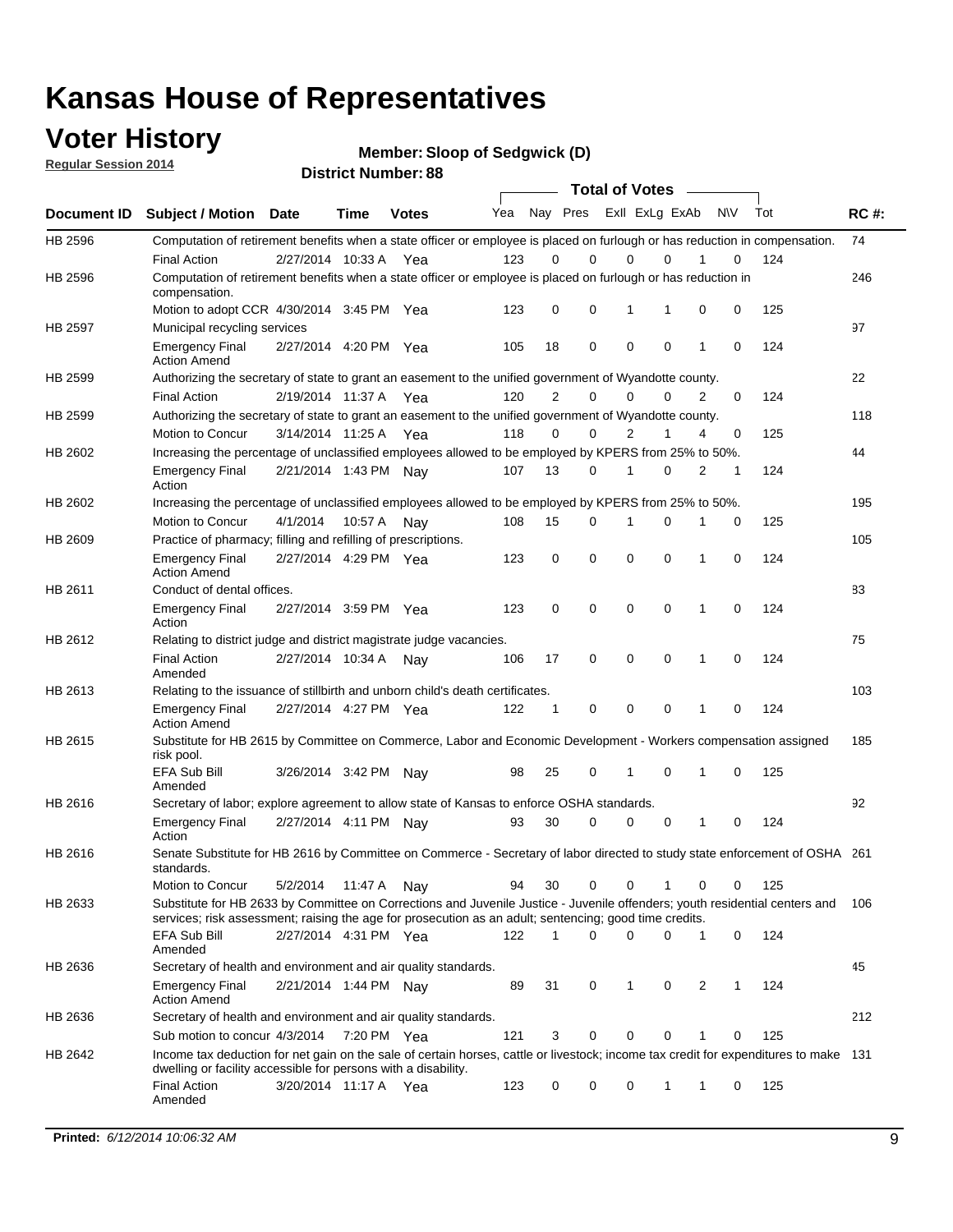# **Voter History Member: Regular Session 2014**

| <b>Member: Sloop of Sedgwick (D)</b> |  |
|--------------------------------------|--|
|--------------------------------------|--|

| noguidi ocoololi 4017 |                                                                                                                                                                                                                                                                                                                                                                                                                               |                       |             | <b>District Number: 88</b> |     |             |             |                       |                |   |             |     |             |
|-----------------------|-------------------------------------------------------------------------------------------------------------------------------------------------------------------------------------------------------------------------------------------------------------------------------------------------------------------------------------------------------------------------------------------------------------------------------|-----------------------|-------------|----------------------------|-----|-------------|-------------|-----------------------|----------------|---|-------------|-----|-------------|
|                       |                                                                                                                                                                                                                                                                                                                                                                                                                               |                       |             |                            |     |             |             | <b>Total of Votes</b> |                |   |             |     |             |
| Document ID           | <b>Subject / Motion Date</b>                                                                                                                                                                                                                                                                                                                                                                                                  |                       | <b>Time</b> | <b>Votes</b>               | Yea |             | Nay Pres    |                       | Exll ExLg ExAb |   | N\V         | Tot | <b>RC#:</b> |
| HB 2643               | Property tax; classification of commercial and industrial machinery and equipment as personal property; reclassification of<br>property upon termination of IRB tax exemption; use of independent appraisers to appraiser certain                                                                                                                                                                                             |                       |             |                            |     |             |             |                       |                |   |             |     | 164         |
|                       | <b>Final Action</b><br>Amended                                                                                                                                                                                                                                                                                                                                                                                                | 3/26/2014 10:56 A Yea |             |                            | 123 | 0           | 0           | 1                     | 0              |   | 0           | 125 |             |
| HB 2643               | Property tax; classification of commercial and industrial machinery and equipment as personal property; reclassification of<br>property upon termination of IRB tax exemption; use of independent appraisers to appraiser certain complex property; motor<br>vehicles, members of military; mortgage registration tax phase out and replacement with fees; county clerk technology fund;<br>county treasurer technology fund. |                       |             |                            |     |             |             |                       |                |   |             |     | 274         |
|                       | Motion to Concur                                                                                                                                                                                                                                                                                                                                                                                                              | 5/2/2014              |             | 5:12 PM Nay                | 16  | 108         | 0           | 0                     | 0              |   | 0           | 125 |             |
| HB 2643               | Property tax; classification of commercial and industrial machinery and equipment as personal property; reclassification of<br>property upon termination of IRB tax exemption; use of independent appraisers to appraiser certain complex property; motor<br>vehicles, members of military; mortgage registration tax phase out and replacement with fees; county clerk technology fund;<br>county treasurer technology fund. |                       |             |                            |     |             |             |                       |                |   |             |     | 286         |
|                       | Motion to adopt CCR 5/3/2014                                                                                                                                                                                                                                                                                                                                                                                                  |                       |             | 1:53 AM Nay                | 70  | 53          | 0           | 0                     | 0              | 1 | 1           | 125 |             |
| HB 2648               | Property tax exemption for levees.                                                                                                                                                                                                                                                                                                                                                                                            |                       |             |                            |     |             |             |                       |                |   |             |     | 100         |
|                       | <b>Emergency Final</b><br><b>Action Amend</b>                                                                                                                                                                                                                                                                                                                                                                                 | 2/27/2014 4:23 PM Yea |             |                            | 100 | 23          | 0           | 0                     | 0              | 1 | 0           | 124 |             |
| HB 2651               | County law library.                                                                                                                                                                                                                                                                                                                                                                                                           |                       |             |                            |     |             |             |                       |                |   |             |     | 76          |
|                       | <b>Final Action</b><br>Amended                                                                                                                                                                                                                                                                                                                                                                                                | 2/27/2014 10:38 A     |             | Nav                        | 82  | 41          | $\mathbf 0$ | $\mathbf 0$           | $\mathbf 0$    | 1 | $\mathbf 0$ | 124 |             |
| HB 2655               | Allowing veterans with PTSD to seek mental health treatment upon certain convictions.                                                                                                                                                                                                                                                                                                                                         |                       |             |                            |     |             |             |                       |                |   |             |     | 77          |
|                       | <b>Final Action</b><br>Amended                                                                                                                                                                                                                                                                                                                                                                                                | 2/27/2014 10:40 A     |             | Yea                        | 123 | $\mathbf 0$ | 0           | 0                     | 0              | 1 | 0           | 124 |             |
| HB 2655               | Senate Substitute for HB 2655 by Committee on Judiciary - Allowing veterans with PTSD to seek mental health treatment<br>upon certain convictions; also amending the crimes of interference with law enforcement and giving a false alarm.                                                                                                                                                                                    |                       |             |                            |     |             |             |                       |                |   |             |     | 224         |
|                       | Motion to Concur                                                                                                                                                                                                                                                                                                                                                                                                              | 4/4/2014              |             | 5:42 PM Yea                | 122 | $\Omega$    | $\Omega$    | 0                     | 1              | 2 | 0           | 125 |             |
| HB 2656               | Authorizing the state of Kansas to pay the death gratuity benefit to the designated survivor of a Kansas service member during 48<br>a federal government shutdown and providing for reimbursement to the state                                                                                                                                                                                                               |                       |             |                            |     |             |             |                       |                |   |             |     |             |
|                       | <b>Final Action</b>                                                                                                                                                                                                                                                                                                                                                                                                           | 2/26/2014 11:27 A Yea |             |                            | 123 | 0           | 0           | 0                     |                |   | 0           | 124 |             |
| HB 2661               | Substitute for HB 2661 by Committee on Energy and Environment - Siting of electric transmission lines; notice and hearing<br>requirements.                                                                                                                                                                                                                                                                                    |                       |             |                            |     |             |             |                       |                |   |             |     | 181         |
|                       | <b>EFA Sub Bill</b>                                                                                                                                                                                                                                                                                                                                                                                                           | 3/26/2014 3:37 PM Yea |             |                            | 119 | 4           | 0           | 1                     | 0              | 1 | 0           | 125 |             |
| HB 2662               | Expungment of driving under the influence convictions.                                                                                                                                                                                                                                                                                                                                                                        |                       |             |                            |     |             |             |                       |                |   |             |     | 116         |
|                       | <b>Final Action</b><br>Amended                                                                                                                                                                                                                                                                                                                                                                                                | 3/14/2014 11:22 A Yea |             |                            | 87  | 31          | 0           | 2                     | 1              | 4 | 0           | 125 |             |
| HB 2668               | Health insurance for qualified professional associations.                                                                                                                                                                                                                                                                                                                                                                     |                       |             |                            |     |             |             |                       |                |   |             |     | 34          |
|                       | <b>Final Action</b><br>Amended                                                                                                                                                                                                                                                                                                                                                                                                | 2/21/2014 11:21 A Yea |             |                            | 114 | 7           | 0           | 1                     | 0              | 2 | 0           | 124 |             |
| <b>HB 2668</b>        | Predetermination of health insurance benefits                                                                                                                                                                                                                                                                                                                                                                                 |                       |             |                            |     |             |             |                       |                |   |             |     | 262         |
|                       | Motion to Concur                                                                                                                                                                                                                                                                                                                                                                                                              | 5/2/2014              |             | 12:05 P Yea                | 97  | 27          | 0           | 0                     |                | 0 | 0           | 125 |             |
| HB 2669               | State civil service board; transferred from the department of administration to the office of administrative hearings.                                                                                                                                                                                                                                                                                                        |                       |             |                            |     |             |             |                       |                |   |             |     | 87          |
|                       | <b>Emergency Final</b><br>Action                                                                                                                                                                                                                                                                                                                                                                                              | 2/27/2014 4:05 PM Nay |             |                            | 110 | 13          | 0           | 0                     | 0              |   | 0           | 124 |             |
| HB 2673               | Kansas healing arts act; physician assistant licensure act.                                                                                                                                                                                                                                                                                                                                                                   |                       |             |                            |     |             |             |                       |                |   |             |     | 91          |
|                       | <b>Emergency Final</b><br><b>Action Amend</b>                                                                                                                                                                                                                                                                                                                                                                                 | 2/27/2014 4:10 PM Yea |             |                            | 105 | 18          | 0           | 0                     | 0              | 1 | 0           | 124 |             |
| HB 2673               | Board of healing arts functions and duties, physician assistants licensure act and podiatry act.                                                                                                                                                                                                                                                                                                                              |                       |             |                            |     |             |             |                       |                |   |             |     | 270         |
|                       | Motion to adopt CCR 5/2/2014                                                                                                                                                                                                                                                                                                                                                                                                  |                       |             | 3:39 PM Yea                | 111 | 11          | 0           | 0                     | 1              | 1 | 1           | 125 |             |
| HB 2675               | Relating to procurement negotiating committees; certified businesses.                                                                                                                                                                                                                                                                                                                                                         |                       |             |                            |     |             |             |                       |                |   |             |     | 165         |
|                       | <b>Final Action</b><br>Amended                                                                                                                                                                                                                                                                                                                                                                                                | 3/26/2014 10:57 A Yea |             |                            | 123 | 0           | 0           | 1                     | 0              | 1 | 0           | 125 |             |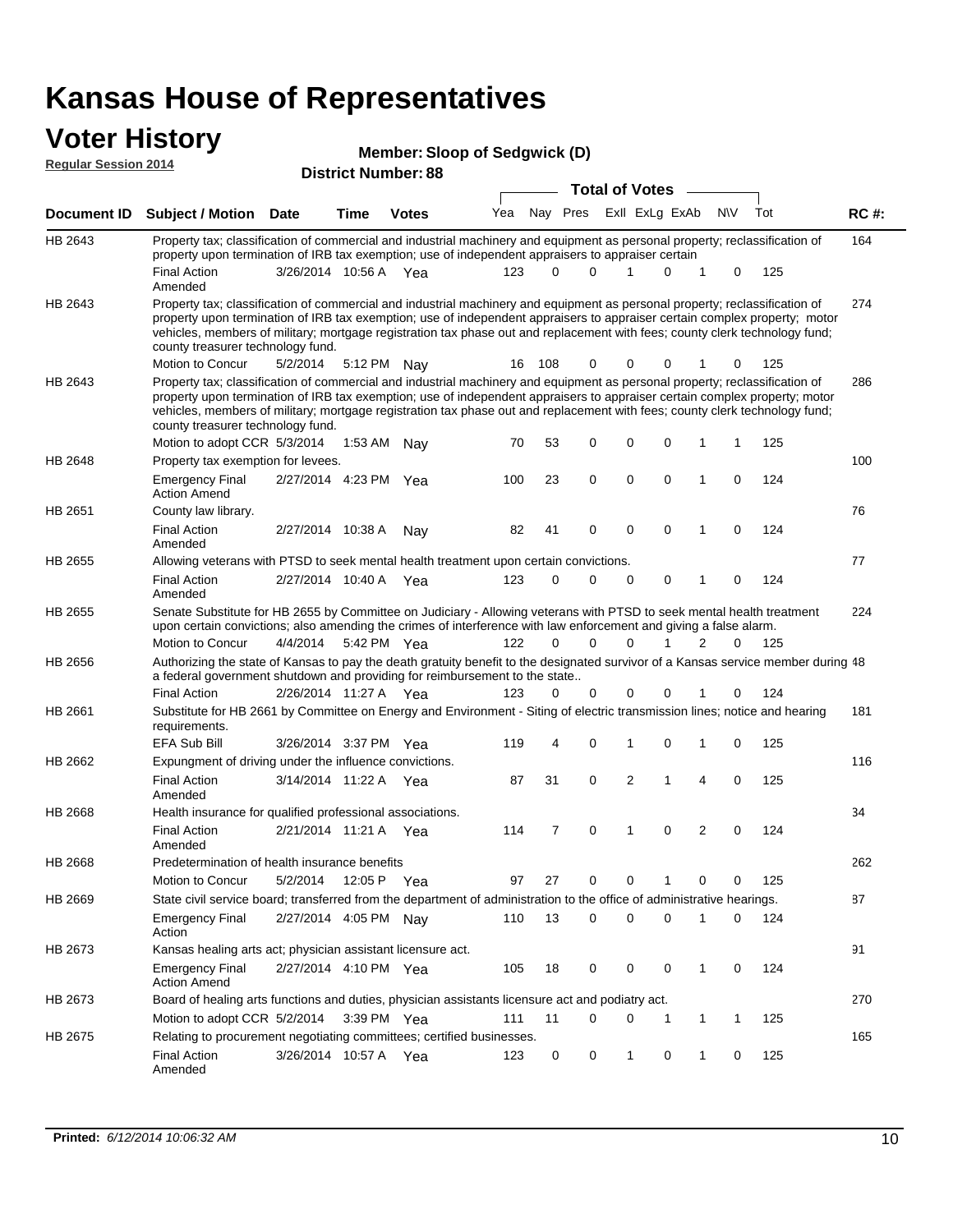#### **Voter History**

**Regular Session 2014**

**Member: Sloop of Sedgwick (D)** 

| noguidi ocoololi 4014 |                                                                                                                                                                                                                                                                                               |                       |             | <b>District Number: 88</b> |     |    |          |                         |              |   |              |     |             |
|-----------------------|-----------------------------------------------------------------------------------------------------------------------------------------------------------------------------------------------------------------------------------------------------------------------------------------------|-----------------------|-------------|----------------------------|-----|----|----------|-------------------------|--------------|---|--------------|-----|-------------|
|                       |                                                                                                                                                                                                                                                                                               |                       |             |                            |     |    |          | <b>Total of Votes</b>   |              |   |              |     |             |
| Document ID           | Subject / Motion Date                                                                                                                                                                                                                                                                         |                       | <b>Time</b> | <b>Votes</b>               | Yea |    |          | Nay Pres ExII ExLg ExAb |              |   | N\V          | Tot | <b>RC#:</b> |
| HB 2681               | Substitute for HB2681 by Committee on Veterans, Military, and Homeland Security--Abolishing the Kansas commission on<br>veterans affairs; creating the Kansas commission on veterans affairs office within the executive branch of government.<br>Final Action Sub Bill 3/20/2014 11:18 A Yea |                       |             |                            | 123 | 0  | $\Omega$ | $\Omega$                | 1            | 1 | $\Omega$     | 125 | 132         |
| HB 2681               | Substitute for HB2681 by Committee on Veterans, Military, and Homeland Security - Abolishing the Kansas commission on<br>veterans affairs; creating the Kansas commission on veterans affairs office within the executive branch of government.                                               |                       |             |                            |     |    |          |                         |              |   |              |     | 219         |
|                       | Motion to Concur                                                                                                                                                                                                                                                                              | 4/4/2014              | 11:41 A     | Yea                        | 122 | 0  | 0        | $\mathbf{1}$            | 1            | 1 | 0            | 125 |             |
| HB 2684               | Allocating moneys from driver's license fees to the judicial branch nonjudicial salary adjustment fund.                                                                                                                                                                                       |                       |             |                            |     |    |          |                         |              |   |              |     | 78          |
|                       | <b>Final Action</b>                                                                                                                                                                                                                                                                           | 2/27/2014 10:41 A Yea |             |                            | 93  | 30 | 0        | 0                       | 0            | 1 | $\mathbf 0$  | 124 |             |
| HB 2687               | Unclaimed property act and hearings.                                                                                                                                                                                                                                                          |                       |             |                            |     |    |          |                         |              |   |              |     | 59          |
|                       | <b>Final Action</b>                                                                                                                                                                                                                                                                           | 2/26/2014 11:44 A     |             | Yea                        | 119 | 4  | 0        | 0                       | $\mathbf 0$  | 1 | 0            | 124 |             |
| HB 2687               | Unclaimed property act and hearings.                                                                                                                                                                                                                                                          |                       |             |                            |     |    |          |                         |              |   |              |     | 251         |
|                       | Motion to Concur                                                                                                                                                                                                                                                                              | 5/1/2014              |             | 1:56 PM Yea                | 125 | 0  | 0        | 0                       | 0            | 0 | 0            | 125 |             |
| HB 2689               | Amending which convictions are counted for driving while license canceled, suspended or revoked.                                                                                                                                                                                              |                       |             |                            |     |    |          |                         |              |   |              |     | 231         |
|                       | <b>Final Action</b><br>Amended                                                                                                                                                                                                                                                                | 4/5/2014              | 10:23 A     | Yea                        | 121 | 0  | 0        | 0                       | 0            | 4 | 0            | 125 |             |
| HB 2693               | Providing for testing by community colleges for commercial driver's licenses and allowing temporary commercial driver's<br>license holders the ability to drive class A commercial vehicles.                                                                                                  |                       |             |                            |     |    |          |                         |              |   |              |     | 104         |
|                       | <b>Emergency Final</b><br><b>Action Amend</b>                                                                                                                                                                                                                                                 | 2/27/2014 4:28 PM Yea |             |                            | 123 | 0  | $\Omega$ | 0                       | 0            | 1 | 0            | 124 |             |
| HB 2693               | Senate Substitute for HB 2693 by Committee on Transportation - Providing for testing by community colleges for commercial 255<br>driver's licenses; entities serving as driver's licenses examiners.                                                                                          |                       |             |                            |     |    |          |                         |              |   |              |     |             |
|                       | Motion to adopt CCR 5/1/2014 4:42 PM Yea                                                                                                                                                                                                                                                      |                       |             |                            | 125 | 0  | 0        | 0                       | 0            | 0 | 0            | 125 |             |
| HB 2715               | Farm machinery and equipment annual highway permits, commercial drivers' license.                                                                                                                                                                                                             |                       |             |                            |     |    | 0        |                         |              |   |              |     | 98          |
|                       | <b>Emergency Final</b><br><b>Action Amend</b>                                                                                                                                                                                                                                                 | 2/27/2014 4:21 PM Yea |             |                            | 123 | 0  |          | 0                       | 0            | 1 | 0            | 124 |             |
| HB 2717               | Registration of operators of assisted living, residential health care, home plus or adult day care facilities.                                                                                                                                                                                |                       |             |                            |     |    |          |                         |              |   |              |     | 175         |
|                       | <b>Emergency Final</b><br><b>Action Amend</b>                                                                                                                                                                                                                                                 | 3/26/2014 3:29 PM Yea |             |                            | 114 | 9  | 0        | 1                       | 0            | 1 | 0            | 125 |             |
| HB 2721               | Substitute for Substitute for HB 2721 by Committee on Commerce, Labor and Economic Development †Enacting the<br>business entity standard treatment act.                                                                                                                                       |                       |             |                            |     |    |          |                         |              |   |              |     | 117         |
|                       | Final Action Sub Bill 3/14/2014 11:23 A Yea                                                                                                                                                                                                                                                   |                       |             |                            | 118 | 0  | 0        | 2                       |              |   | 0            | 125 |             |
| HB 2721               | Substitute for Substitute for HB 2721 by Committee on Commerce, Labor and Economic Development - Enacting the business 273<br>entity standard treatment act.                                                                                                                                  |                       |             |                            |     |    |          |                         |              |   |              |     |             |
|                       | Motion to Concur                                                                                                                                                                                                                                                                              | 5/2/2014              |             | 3:59 PM Yea                | 122 | 0  | 0        | 0                       | 1            | 1 | 1            | 125 |             |
| HB 2724               | Uniform commercial driver's license act; definition of tank vehicle.<br><b>Emergency Final</b><br>Action                                                                                                                                                                                      | 2/27/2014 4:22 PM Yea |             |                            | 122 | 1  | 0        | 0                       | 0            | 1 | 0            | 124 | 99          |
| HB 2727               | Expiration of license plates and placards for individuals with disability.                                                                                                                                                                                                                    |                       |             |                            |     |    |          |                         |              |   |              |     | 88          |
|                       | <b>Emergency Final</b><br>Action                                                                                                                                                                                                                                                              | 2/27/2014 4:06 PM Yea |             |                            | 123 | 0  | 0        | 0                       | 0            | 1 | 0            | 124 |             |
| HB 2728               | Permits for the operation of salvage vehicles no longer required to be prepared in triplicate.                                                                                                                                                                                                |                       |             |                            |     |    |          |                         |              |   |              |     | 89          |
|                       | <b>Emergency Final</b><br>Action                                                                                                                                                                                                                                                              | 2/27/2014 4:07 PM Yea |             |                            | 122 | 1  | 0        | 0                       | 0            | 1 | 0            | 124 |             |
| HB 2728               | Permits for the operation of salvage vehicles no longer required to be prepared in triplicate.                                                                                                                                                                                                |                       |             |                            |     |    |          |                         |              |   |              |     | 192         |
|                       | Motion to Concur                                                                                                                                                                                                                                                                              | 3/31/2014 11:43 A Yea |             |                            | 122 | 0  | 0        | 1                       | 0            | 2 | 0            | 125 |             |
| HB 2732               | Sales tax authority for Rooks county for constructing or remodeling a jail facility.                                                                                                                                                                                                          |                       |             |                            |     |    |          |                         |              |   |              |     | 232         |
|                       | <b>Final Action</b>                                                                                                                                                                                                                                                                           | 4/5/2014              |             | 10:24 A Yea                | 121 | 0  | 0        | 0                       | 0            | 4 | 0            | 125 |             |
| HB 2744               | Insurance; coverage for autism spectrum disorder.                                                                                                                                                                                                                                             |                       |             |                            |     |    |          |                         |              |   |              |     | 137         |
|                       | <b>Final Action</b><br>Amended                                                                                                                                                                                                                                                                | 3/21/2014 10:14 A Yea |             |                            | 114 | 3  | 0        | 0                       | $\mathbf{1}$ | 6 | $\mathbf{1}$ | 125 |             |
| HB 2745               | Tax lien on property voluntarily transferred.                                                                                                                                                                                                                                                 |                       |             |                            |     |    |          |                         |              |   |              |     | 166         |
|                       | <b>Final Action</b>                                                                                                                                                                                                                                                                           | 3/26/2014 10:58 A     |             | Yea                        | 123 | 0  | 0        | 1                       | 0            | 1 | 0            | 125 |             |
|                       | Printed: 6/12/2014 10:06:32 AM                                                                                                                                                                                                                                                                |                       |             |                            |     |    |          |                         |              |   |              |     | 11          |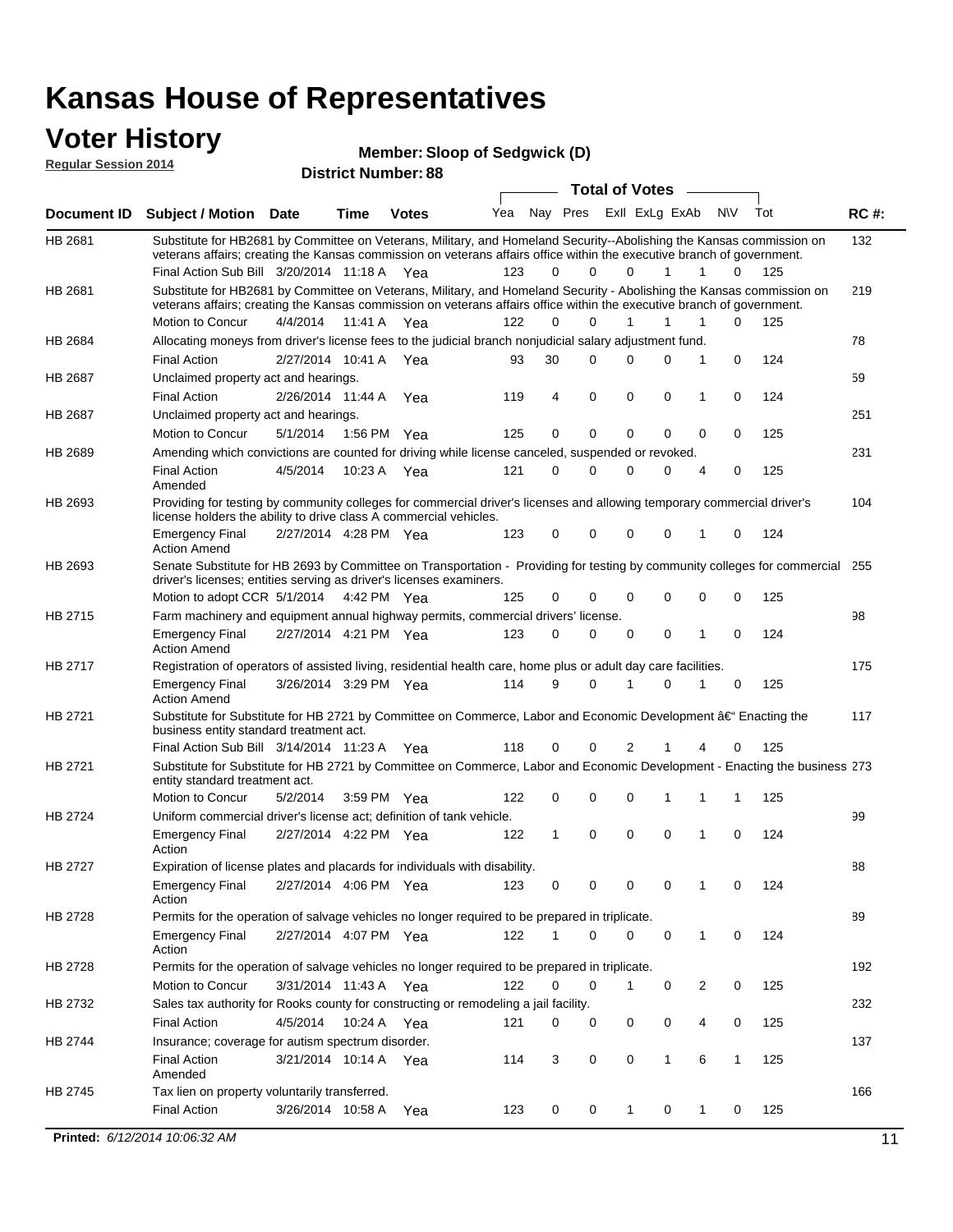## **Voter History**

**Regular Session 2014**

#### **Member: Sloop of Sedgwick (D)**

|                 |                                                                                                                                                                                                                                      | <b>Total of Votes</b> |             |              |     |             |          |                |             |   |             |     |             |
|-----------------|--------------------------------------------------------------------------------------------------------------------------------------------------------------------------------------------------------------------------------------|-----------------------|-------------|--------------|-----|-------------|----------|----------------|-------------|---|-------------|-----|-------------|
| Document ID     | <b>Subject / Motion Date</b>                                                                                                                                                                                                         |                       | Time        | <b>Votes</b> | Yea | Nay Pres    |          | Exll ExLg ExAb |             |   | <b>NV</b>   | Tot | <b>RC#:</b> |
| HB 2755         | Repealing the sunset on the Kansas taxpayer transparency act.                                                                                                                                                                        |                       |             |              |     |             |          |                |             |   |             |     | 140         |
|                 | <b>Final Action</b>                                                                                                                                                                                                                  | 3/24/2014 10:13 A     |             | Yea          | 122 | $\mathbf 0$ | 0        | 0              | 0           | 3 | 0           | 125 |             |
| HB 2767         | State child death review board.                                                                                                                                                                                                      |                       |             |              |     |             |          |                |             |   |             |     | 167         |
|                 | <b>Final Action</b><br>Amended                                                                                                                                                                                                       | 3/26/2014 10:59 A     |             | Yea          | 123 | 0           | 0        | 1              | $\mathbf 0$ | 1 | $\mathbf 0$ | 125 |             |
| <b>HCR 5029</b> | Urging the Kansas bureau of investigation to establish a blue alert system for the state of Kansas.                                                                                                                                  |                       |             |              |     |             |          |                |             |   |             |     | 95          |
|                 | <b>Emergency Final</b><br><b>Action Amend</b>                                                                                                                                                                                        | 2/27/2014 4:15 PM Yea |             |              | 121 | 2           | 0        | $\mathbf 0$    | 0           | 1 | 0           | 124 |             |
| <b>HCR 5031</b> | Urging Congress to provide for the prompt payment of disability compensation to U.S. Veterans.                                                                                                                                       |                       |             |              |     |             |          |                |             |   |             |     | 125         |
|                 | <b>Final Action</b>                                                                                                                                                                                                                  | 3/19/2014 11:21 A Yea |             |              | 122 | $\Omega$    | $\Omega$ | 0              | 1           | 2 | 0           | 125 |             |
| HR 6049         | Resolution encouraging the creation of a Kansas plan for comprehensive treatment of chronic obstruction pulmonary<br>disease.                                                                                                        |                       |             |              |     |             |          |                |             |   |             |     | 109         |
|                 | <b>Emergency Final</b><br><b>Action Amend</b>                                                                                                                                                                                        | 3/6/2014              | 11:24 A     | Yea          | 120 | $\mathbf 0$ | 0        | 2              | 1           | 2 | $\mathbf 0$ | 125 |             |
| HR 6063         | Urging the President to extend the qualifications for the Women's Army Corps Service Medal.                                                                                                                                          |                       |             |              |     |             |          |                |             |   |             |     | 143         |
|                 | <b>Final Action</b>                                                                                                                                                                                                                  | 3/25/2014 10:11 A Yea |             |              | 123 | 0           | $\Omega$ | 1              | $\Omega$    | 1 | $\mathbf 0$ | 125 |             |
| <b>SB 40</b>    | House Substitute for SB 40 by Committee on Corrections and Juvenile Justice †Secretary of corrections; including juvenile<br>offenders in the prison made goods act; authorizing use of correctional industries funds for payment of |                       |             |              |     |             |          |                |             |   |             |     | 123         |
|                 | Final Action Sub Bill 3/17/2014 11:23 A Yea                                                                                                                                                                                          |                       |             |              | 123 | 0           | 0        | 0              | 0           | 2 | 0           | 125 |             |
| <b>SB 54</b>    | Medical assistance recovery program; rules and regulations.                                                                                                                                                                          |                       |             |              |     |             |          |                |             |   |             |     | 174         |
|                 | <b>Emergency Final</b><br><b>Action Amend</b>                                                                                                                                                                                        | 3/26/2014 3:28 PM Yea |             |              | 95  | 28          | 0        | 1              | 0           | 1 | $\mathbf 0$ | 125 |             |
| <b>SB 54</b>    | Amendments to statutes regulating abortions.                                                                                                                                                                                         |                       |             |              |     |             |          |                |             |   |             |     | 214         |
|                 | Motion to Adopt CCR 4/4/2014                                                                                                                                                                                                         |                       | 9:59 AM     | Nay          | 112 | 11          | 0        | 1              | 0           | 1 | 0           | 125 |             |
| SB 63           | State use law; purchases by municipalities; committee sunset date and chairperson selection.                                                                                                                                         |                       |             |              |     |             |          |                |             |   |             |     | 280         |
|                 | Motion to adopt CCR 5/2/2014                                                                                                                                                                                                         |                       | 8:52 PM Yea |              | 124 | $\mathbf 0$ | 0        | 0              | 0           | 1 | 0           | 125 |             |
| SB 99           | Lobbyists defined.                                                                                                                                                                                                                   |                       |             |              |     |             |          |                |             |   |             |     | 184         |
|                 | <b>Emergency Final</b><br>Action                                                                                                                                                                                                     | 3/26/2014 3:41 PM     |             | Nav          | 117 | 6           | 0        | 1              | 0           | 1 | $\mathbf 0$ | 125 |             |
| SB 147          | House Substitute for SB 147 by Committee on Agriculture and Natural Resources †Amending the powers and duties of the 133<br>Kansas department of agriculture division of conservation and the state conservation commission.         |                       |             |              |     |             |          |                |             |   |             |     |             |
|                 | Final Action Sub Bill 3/20/2014 11:19 A Yea<br>Amended                                                                                                                                                                               |                       |             |              | 123 | $\Omega$    | 0        | 0              | 1           | 1 | 0           | 125 |             |
| <b>SB 218</b>   | House Substitute for SB 218 by Committee on Appropriations-Education; relating to the financing and instruction thereof;                                                                                                             |                       |             |              |     |             |          |                |             |   |             |     | 226         |
|                 | making and concerning appropriations for the fiscal years ending June 30, 2014, and June 30, 2015, for certain agencies.<br>Final Action Sub Bill 4/4/2014<br>Amended                                                                |                       | 6:17 PM Yea |              | 91  | 31          | 0        | 0              | 1           | 2 | $\Omega$    | 125 |             |
| <b>SB 218</b>   | House Substitute for SB 218 by Committee on Appropriations-Education; relating to the financing and instruction thereof;                                                                                                             |                       |             |              |     |             |          |                |             |   |             |     | 237         |
|                 | making and concerning appropriations for the fiscal years ending June 30, 2014, and June 30, 2015, for certain agencies.                                                                                                             |                       |             |              |     |             |          |                |             |   |             |     |             |
|                 | Sub Motion to Adopt 4/6/2014 12:51 A Nay<br><b>CCR</b>                                                                                                                                                                               |                       |             |              | 55  | 67          | 0        | 0              | 0           | 3 | 0           | 125 |             |
| SB 231          | House Substitute for SB 231 †Concerning valuation and appeals; renaming the state court of tax appeals; timing of<br>decisions.                                                                                                      |                       |             |              |     |             |          |                |             |   |             |     | 134         |
|                 | Final Action Sub Bill 3/20/2014 11:21 A Yea<br>Amended                                                                                                                                                                               |                       |             |              | 123 | 0           | 0        | 0              | 1           | 1 | 0           | 125 |             |
| SB 231          | House Substitute for SB 231 - Concerning valuation and appeals; renaming the state court of tax appeals; timing of<br>decisions                                                                                                      |                       |             |              |     |             |          |                |             |   |             |     | 281         |
|                 | Motion to Adopt CCR 5/2/2014                                                                                                                                                                                                         |                       | 8:56 PM Yea |              | 124 | 0           | 0        | 0              | 0           | 1 | 0           | 125 |             |
| SB 245          | House Substitute for SB 245 by Committee on Appropriations - Appropriations for FY 2014, FY 2015, and FY 2016 for the<br>department of corrections; capital improvement projects.                                                    |                       |             |              |     |             |          |                |             |   |             |     | 13          |
|                 | Final Action Sub Bill 2/13/2014 11:34 A<br>Amended                                                                                                                                                                                   |                       |             | Nav          | 79  | 41          | 0        | 3              | 0           | 1 | 0           | 124 |             |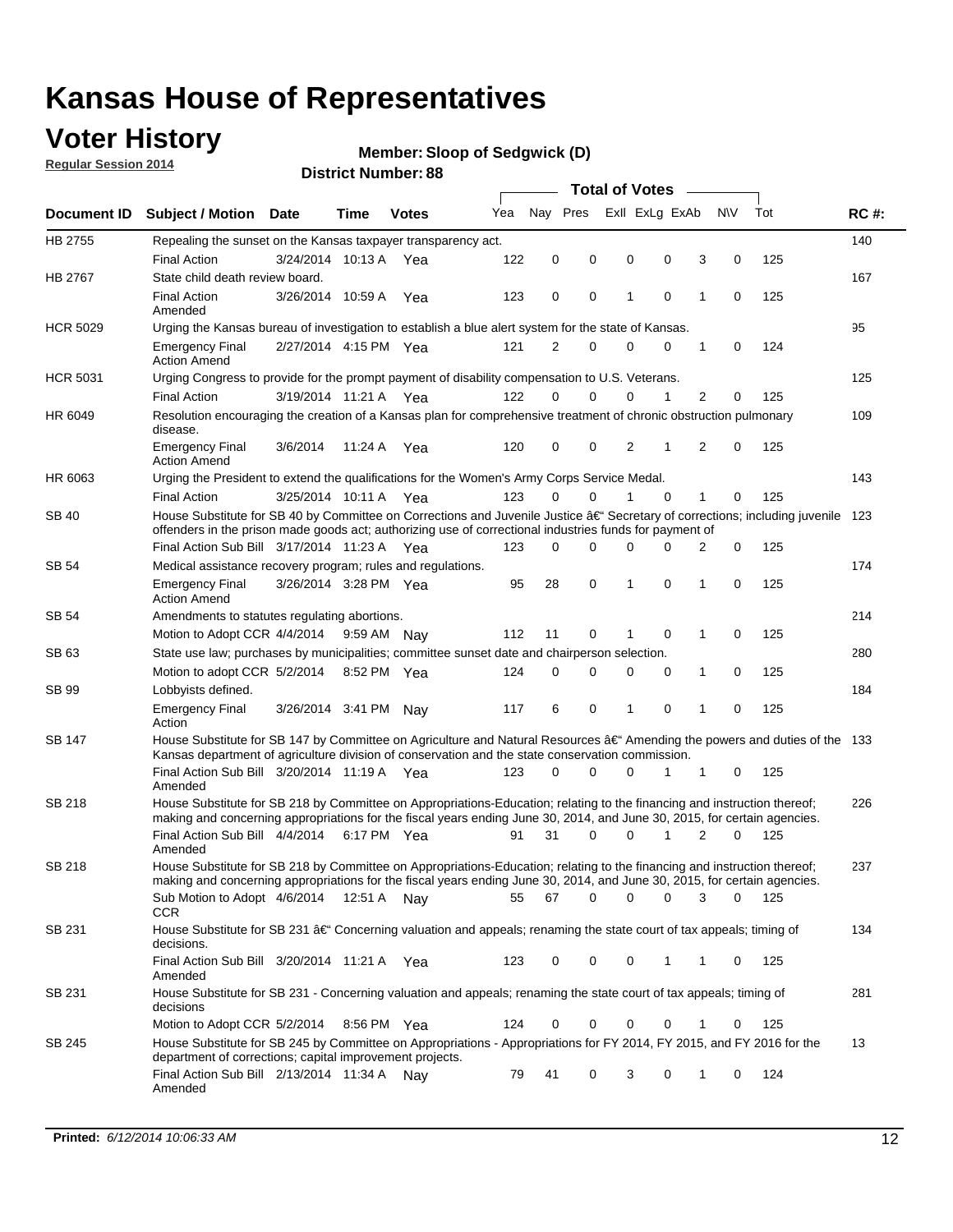### **Voter History**

#### **Member: Sloop of Sedgwick (D)**

**Regular Session 2014**

|               |                                                                                                                                                                                                                                                                                                                                                                                                                                                                                                                                                                                                                                                                                                                                                                                                               |                       |             | PISUIUL NUIIIN <del>C</del> I . 00 |     |    | <b>Total of Votes</b>   |             |   |              |             |     |             |
|---------------|---------------------------------------------------------------------------------------------------------------------------------------------------------------------------------------------------------------------------------------------------------------------------------------------------------------------------------------------------------------------------------------------------------------------------------------------------------------------------------------------------------------------------------------------------------------------------------------------------------------------------------------------------------------------------------------------------------------------------------------------------------------------------------------------------------------|-----------------------|-------------|------------------------------------|-----|----|-------------------------|-------------|---|--------------|-------------|-----|-------------|
|               | Document ID Subject / Motion Date                                                                                                                                                                                                                                                                                                                                                                                                                                                                                                                                                                                                                                                                                                                                                                             |                       | <b>Time</b> | <b>Votes</b>                       | Yea |    | Nay Pres Exll ExLg ExAb |             |   |              | <b>NV</b>   | Tot | <b>RC#:</b> |
| <b>SB 245</b> | House Substitute for SB 245 by Committee on Appropriations - Education funding; relating to mineral production; creating the<br>mineral production education fund, crediting 20% of remainder from oil and gas tax into such fund, moneys expended on<br>education; abolishing the oil and gas valuation depletion trust fund; allowing the counties to retain funds already in such<br>county's oil and gas valuation depletion trust fund; concerning school financing sources; proceeds from the tax levied by a<br>school district under authority of K.S.A. 2013 Supp. 72-6431, remitted to the state treasury to the credit of the state school<br>district finance fund not to the district's general fund; making and concerning appropriations for fiscal year 2017.<br>Motion to adopt CCR 5/1/2014 |                       |             | 5:06 PM Nay                        | 88  | 37 | 0                       | 0           | 0 | 0            | 0           | 125 | 258         |
| SB 248        | Victim notification prior to release of certain inmates.                                                                                                                                                                                                                                                                                                                                                                                                                                                                                                                                                                                                                                                                                                                                                      |                       |             |                                    |     |    |                         |             |   |              |             |     | 119         |
|               | <b>Final Action</b>                                                                                                                                                                                                                                                                                                                                                                                                                                                                                                                                                                                                                                                                                                                                                                                           | 3/17/2014 11:18 A     |             | Yea                                | 122 | 0  | 0                       | 0           | 0 | 2            | 1           | 125 |             |
| SB 254        | Medical assistance recovery program; rules and regulations.                                                                                                                                                                                                                                                                                                                                                                                                                                                                                                                                                                                                                                                                                                                                                   |                       |             |                                    |     |    |                         |             |   |              |             |     | 179         |
|               | <b>Emergency Final</b><br>Action                                                                                                                                                                                                                                                                                                                                                                                                                                                                                                                                                                                                                                                                                                                                                                              | 3/26/2014 3:34 PM Yea |             |                                    | 123 | 0  | $\mathbf 0$             | 1           | 0 | 1            | $\mathbf 0$ | 125 |             |
| SB 256        | Attorney general; costs in criminal appeals.                                                                                                                                                                                                                                                                                                                                                                                                                                                                                                                                                                                                                                                                                                                                                                  |                       |             |                                    |     |    |                         |             |   |              |             |     | 147         |
|               | <b>Final Action</b><br>Amended                                                                                                                                                                                                                                                                                                                                                                                                                                                                                                                                                                                                                                                                                                                                                                                | 3/25/2014 10:16 A     |             | Yea                                | 119 | 4  | 0                       | 1           | 0 | 1            | 0           | 125 |             |
| SB 256        | Amending the crime of mistreatment of a dependent adult; creating the crime of mistreatment of an elder person; amending<br>the crime of unlawful sexual relations; amending provisions relating to appearance bonds and surety regulation; amending<br>violations of the Kansas racketeer influenced and corrupt organization act; also concerning the attorney general, costs in<br>criminal appeals.                                                                                                                                                                                                                                                                                                                                                                                                       |                       |             |                                    |     |    |                         |             |   |              |             |     | 236         |
|               | Motion to Adopt CCR 4/5/2014                                                                                                                                                                                                                                                                                                                                                                                                                                                                                                                                                                                                                                                                                                                                                                                  |                       | 6:52 PM Yea |                                    | 118 | 4  | 0                       | 0           | 0 | 3            | 0           | 125 |             |
| SB 258        | Amending the juvenile statute of limitations to match adult time limitations for sex crimes.                                                                                                                                                                                                                                                                                                                                                                                                                                                                                                                                                                                                                                                                                                                  |                       |             |                                    |     |    |                         |             |   |              |             |     | 135         |
|               | <b>Final Action</b><br>Amended                                                                                                                                                                                                                                                                                                                                                                                                                                                                                                                                                                                                                                                                                                                                                                                | 3/20/2014 11:21 A Yea |             |                                    | 123 | 0  | 0                       | 0           | 1 | 1            | 0           | 125 |             |
| SB 258        | Relating to issuance of certificates of birth resulting in stillbirth.                                                                                                                                                                                                                                                                                                                                                                                                                                                                                                                                                                                                                                                                                                                                        |                       |             |                                    |     |    |                         |             |   |              |             |     | 259         |
|               | Motion to Adopt CCR 5/1/2014                                                                                                                                                                                                                                                                                                                                                                                                                                                                                                                                                                                                                                                                                                                                                                                  |                       |             | 5:12 PM Yea                        | 121 | 4  | 0                       | 0           | 0 | 0            | 0           | 125 |             |
| SB 263        | Establishing the military funeral honors fund under the adjutant general's office.                                                                                                                                                                                                                                                                                                                                                                                                                                                                                                                                                                                                                                                                                                                            |                       |             |                                    |     |    |                         |             |   |              |             |     | 148         |
|               | <b>Final Action</b><br>Amended                                                                                                                                                                                                                                                                                                                                                                                                                                                                                                                                                                                                                                                                                                                                                                                | 3/25/2014 10:17 A Yea |             |                                    | 123 | 0  | 0                       | 1           | 0 | $\mathbf{1}$ | 0           | 125 |             |
| SB 263        | Veterans and military matters; military honors fund; death gratuity; disabled veterans preference, state jobs and contracts;<br>schools on military reservations, funding.                                                                                                                                                                                                                                                                                                                                                                                                                                                                                                                                                                                                                                    |                       |             |                                    |     |    |                         |             |   |              |             |     | 256         |
|               | Motion to adopt CCR 5/1/2014 4:47 PM Yea                                                                                                                                                                                                                                                                                                                                                                                                                                                                                                                                                                                                                                                                                                                                                                      |                       |             |                                    | 124 | 0  | 0                       | $\mathbf 0$ | 0 | 0            | 1           | 125 |             |
| SB 265        | Income definition for Homestead Refund eligibility.                                                                                                                                                                                                                                                                                                                                                                                                                                                                                                                                                                                                                                                                                                                                                           |                       |             |                                    |     |    |                         |             |   |              |             |     | 113         |
|               | <b>Final Action</b><br>Amended                                                                                                                                                                                                                                                                                                                                                                                                                                                                                                                                                                                                                                                                                                                                                                                | 3/13/2014 11:23 A Yea |             |                                    | 121 | 0  | 0                       | 1           | 1 | 2            | 0           | 125 |             |
| SB 265        | Definition of income for homestead refund and SAFESR eligibility; income tax credits for adoption expenses and expenses to<br>make dwelling or facility accessible to persons with a disability; income tax deductions, self-employment taxes, expenses<br>related to organ donations, net gain on the sale of certain livestock; withholding, non-resident pass-through entity income;<br>Kansas taxpayer transparency act, sunset; sales tax exemptions.<br>Motion to Adopt CCR 4/4/2014                                                                                                                                                                                                                                                                                                                    |                       |             | 6:29 PM Yea                        | 122 | 0  | 0                       | 0           | 1 | 2            | 0           | 125 | 227         |
| SB 266        | Mineral severance tax return file date.                                                                                                                                                                                                                                                                                                                                                                                                                                                                                                                                                                                                                                                                                                                                                                       |                       |             |                                    |     |    |                         |             |   |              |             |     | 114         |
|               | <b>Final Action</b><br>Amended                                                                                                                                                                                                                                                                                                                                                                                                                                                                                                                                                                                                                                                                                                                                                                                | 3/13/2014 11:24 A     |             | Yea                                | 121 | 0  | 0                       | 1           | 1 | 2            | 0           | 125 |             |
| SB 266        | Severance tax return and payment dates; sales tax authority for Rooks county; property tax exemptions for certain donations<br>of land to the state and for amateur-built aircraft; sales tax exemptions for surface mining equipment and certain charitable<br>organizations.                                                                                                                                                                                                                                                                                                                                                                                                                                                                                                                                |                       |             |                                    |     |    |                         |             |   |              |             |     | 266         |
|               | Motion to Adopt CCR 5/2/2014                                                                                                                                                                                                                                                                                                                                                                                                                                                                                                                                                                                                                                                                                                                                                                                  |                       |             | $3:19$ PM Yea                      | 122 | 1  | 0                       | 0           | 1 | 1            | 0           | 125 |             |
| SB 267        | Insurance; excluding real estate from acceptable security deposits with the commissioner and requiring original handwritten<br>signatures on deposit forms.                                                                                                                                                                                                                                                                                                                                                                                                                                                                                                                                                                                                                                                   |                       |             |                                    |     |    |                         |             |   |              |             |     | 144         |
|               | <b>Final Action</b>                                                                                                                                                                                                                                                                                                                                                                                                                                                                                                                                                                                                                                                                                                                                                                                           | 3/25/2014 10:12 A     |             | Yea                                | 123 | 0  | 0                       | 1           | 0 | $\mathbf{1}$ | 0           | 125 |             |
| SB 268        | Insurance; Risk-based capital requirements.                                                                                                                                                                                                                                                                                                                                                                                                                                                                                                                                                                                                                                                                                                                                                                   |                       |             |                                    |     |    |                         |             |   |              |             |     | 145         |
|               | <b>Final Action</b>                                                                                                                                                                                                                                                                                                                                                                                                                                                                                                                                                                                                                                                                                                                                                                                           | 3/25/2014 10:13 A     |             | Yea                                | 123 | 0  | 0                       | 1           | 0 | $\mathbf{1}$ | 0           | 125 |             |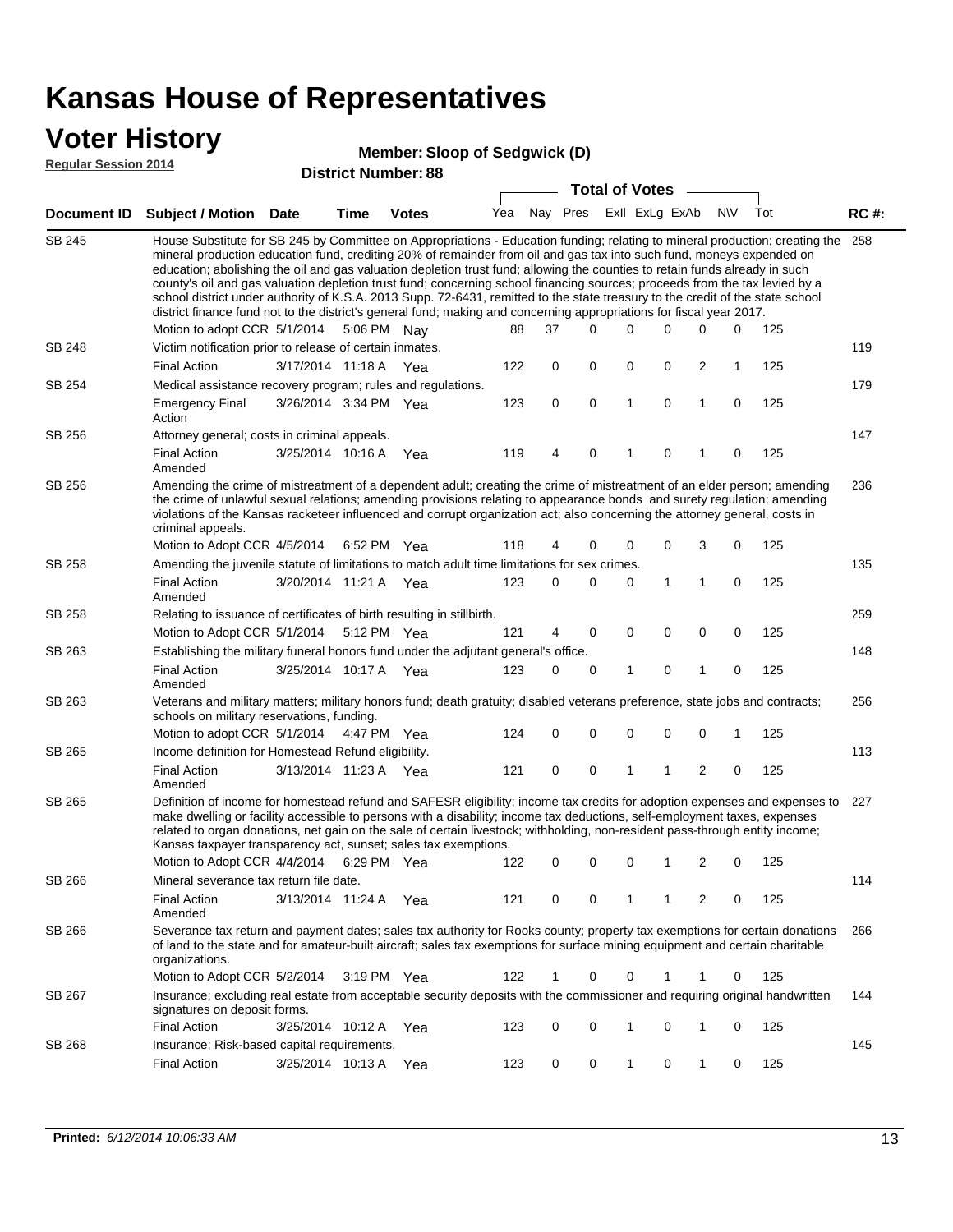## **Voter History**

**Regular Session 2014**

#### **Member: Sloop of Sedgwick (D)**

|               | <b>Total of Votes</b>                                                                                                                                                              |                       |      |              |     |                |          |             |                |                |             |     |             |
|---------------|------------------------------------------------------------------------------------------------------------------------------------------------------------------------------------|-----------------------|------|--------------|-----|----------------|----------|-------------|----------------|----------------|-------------|-----|-------------|
| Document ID   | <b>Subject / Motion</b>                                                                                                                                                            | <b>Date</b>           | Time | <b>Votes</b> | Yea | Nay Pres       |          |             | Exll ExLg ExAb |                | <b>NV</b>   | Tot | <b>RC#:</b> |
| SB 271        | Amending the Kansas medicaid fraud control act.                                                                                                                                    |                       |      |              |     |                |          |             |                |                |             |     | 176         |
|               | <b>Emergency Final</b><br><b>Action Amend</b>                                                                                                                                      | 3/26/2014 3:30 PM Yea |      |              | 123 | 0              | 0        | 1           | $\mathbf 0$    | 1              | 0           | 125 |             |
| SB 271        | Amending the Kansas medicaid fraud control act.                                                                                                                                    |                       |      |              |     |                |          |             |                |                |             |     | 228         |
|               | Motion to Adopt CCR 4/4/2014 6:33 PM Yea                                                                                                                                           |                       |      |              | 122 | 0              | 0        | $\mathbf 0$ | 1              | $\overline{2}$ | 0           | 125 |             |
| SB 272        | Eliminating the 3% limit on controlled shooting area acreage in a county.                                                                                                          |                       |      |              |     |                |          |             |                |                |             |     | 149         |
|               | <b>Final Action</b>                                                                                                                                                                | 3/25/2014 10:19 A     |      | Yea          | 123 | 0              | 0        | 1           | $\mathbf 0$    | $\mathbf{1}$   | 0           | 125 |             |
| SB 273        | House Substitute for SB 273 by Committee on Transportation †Commercial vehicles; regulation and registration thereof.                                                              |                       |      |              |     |                |          |             |                |                |             |     | 168         |
|               | Final Action Sub Bill 3/26/2014 11:00 A Yea<br>Amended                                                                                                                             |                       |      |              | 122 | 1              | 0        | 1           | 0              | 1              | 0           | 125 |             |
| SB 273        | Regulation of commercial motor vehicles; exemption from rules and regulations of the Kansas corporation commission.                                                                |                       |      |              |     |                |          |             |                |                |             |     | 265         |
|               | Motion to Adopt CCR 5/2/2014 3:10 PM Nav                                                                                                                                           |                       |      |              | 101 | 22             | 0        | $\mathbf 0$ |                |                | 0           | 125 |             |
| SB 274        | Political action committees, legislative leadership.                                                                                                                               |                       |      |              |     |                |          |             |                |                |             |     | 169         |
|               | <b>Final Action</b><br>Amended                                                                                                                                                     | 3/26/2014 11:01 A Nav |      |              | 108 | 15             | 0        | 1           | $\mathbf 0$    | 1              | 0           | 125 |             |
| <b>SB 278</b> | Establishing the state board of veterinary examiners within the animal health division of the Kansas department of agriculture<br>for a two-year period.                           |                       |      |              |     |                |          |             |                |                |             |     | 127         |
|               | <b>Final Action</b>                                                                                                                                                                | 3/19/2014 11:24 A     |      | Yea          | 122 | 0              | 0        | 0           | 1              | 2              | 0           | 125 |             |
| SB 284        | Amending the Kansas 911 act.                                                                                                                                                       |                       |      |              |     |                |          |             |                |                |             |     | 124         |
|               | <b>Final Action</b>                                                                                                                                                                | 3/17/2014 11:24 A     |      | Yea          | 121 | $\overline{2}$ | 0        | $\mathbf 0$ | $\mathbf 0$    | $\overline{2}$ | $\mathbf 0$ | 125 |             |
| SB 285        | Optometrists; prohibition against limiting payment for covered services to insurance plan amounts.                                                                                 |                       |      |              |     |                |          |             |                |                |             |     | 150         |
|               | <b>Final Action</b><br>Amended                                                                                                                                                     | 3/25/2014 10:20 A     |      | Yea          | 123 | 0              | 0        | 1           | 0              | 1              | 0           | 125 |             |
| SB 286        | Extending sunset date on certain agriculture fees from July 1, 2015, to July 1, 2019.                                                                                              |                       |      |              |     |                |          |             |                |                |             |     | 151         |
|               | <b>Final Action</b><br>Amended                                                                                                                                                     | 3/25/2014 10:23 A     |      | Nav          | 76  | 47             | 0        | 1           | $\mathbf 0$    | 1              | 0           | 125 |             |
| SB 286        | Agriculture; extending sunset date on certain agriculture fees from July 1, 2015, to July 1, 2018; national day of the cowboy;<br>establishing the local food and farm task force. |                       |      |              |     |                |          |             |                |                |             |     | 264         |
|               | Motion to adopt CCR 5/2/2014 3:04 PM Yea                                                                                                                                           |                       |      |              | 102 | 21             | 0        | $\mathbf 0$ | 1              | 1              | 0           | 125 |             |
| SB 306        | Modernizing certain insurance laws to allow use of additional investments.                                                                                                         |                       |      |              |     |                |          |             |                |                |             |     | 173         |
|               | <b>Emergency Final</b><br>Action                                                                                                                                                   | 3/26/2014 3:26 PM Yea |      |              | 123 | 0              | 0        | 1           | 0              | 1              | 0           | 125 |             |
| <b>SB 308</b> | Updating the Kansas no-call act.                                                                                                                                                   |                       |      |              |     |                |          |             |                |                |             |     | 138         |
|               | <b>Final Action</b>                                                                                                                                                                | 3/21/2014 10:15 A     |      | Yea          | 117 | 0              | 0        | 0           | 1              | 6              | 1           | 125 |             |
| SB 309        | Health insurance coverage for qualified professional associations.                                                                                                                 |                       |      |              |     |                |          |             |                |                |             |     | 182         |
|               | <b>Emergency Final</b><br>Action                                                                                                                                                   | 3/26/2014 3:38 PM Yea |      |              | 122 | 1              | 0        | 1           | $\mathbf 0$    | $\mathbf{1}$   | 0           | 125 |             |
| SB 310        | Grand juries; crimes to consider; amendment of indictment.                                                                                                                         |                       |      |              |     |                |          |             |                |                |             |     | 180         |
|               | Emergency Final<br>Action                                                                                                                                                          | 3/26/2014 3:35 PM Yea |      |              | 122 |                | 0        |             | 0              | 1              | 0           | 125 |             |
| SB 311        | Increasing the noneconomic damages cap and changing rules related to expert evidence.                                                                                              |                       |      |              |     |                |          |             |                |                |             |     | 142         |
|               | <b>Final Action</b><br>Amended                                                                                                                                                     | 3/24/2014 10:17 A Yea |      |              | 119 | 3              | $\Omega$ | 0           | 0              | 3              | 0           | 125 |             |
| SB 311        | Increasing the noneconomic damages cap, changing rules related to expert evidence and repealing statutes pertaining to<br>collateral source benefits.                              |                       |      |              |     |                |          |             |                |                |             |     | 203         |
|               | Motion to adopt CCR 4/3/2014 6:15 PM Yea                                                                                                                                           |                       |      |              | 120 | 4              | 0        | 0           | 0              | 1              | 0           | 125 |             |
| SB 321        | Return of premiums separate from notice of denial of coverage.                                                                                                                     |                       |      |              |     |                |          |             |                |                |             |     | 146         |
|               | <b>Final Action</b>                                                                                                                                                                | 3/25/2014 10:15 A Yea |      |              | 123 | 0              | 0        | 1           | 0              | 1              | 0           | 125 |             |
| SB 329        | Clarifying court orders relating to parents in juvenile offender cases.<br><b>Final Action</b><br>Amended                                                                          | 3/20/2014 11:23 A Yea |      |              | 123 | 0              | 0        | 0           | 1              | $\mathbf 1$    | 0           | 125 | 136         |
|               |                                                                                                                                                                                    |                       |      |              |     |                |          |             |                |                |             |     |             |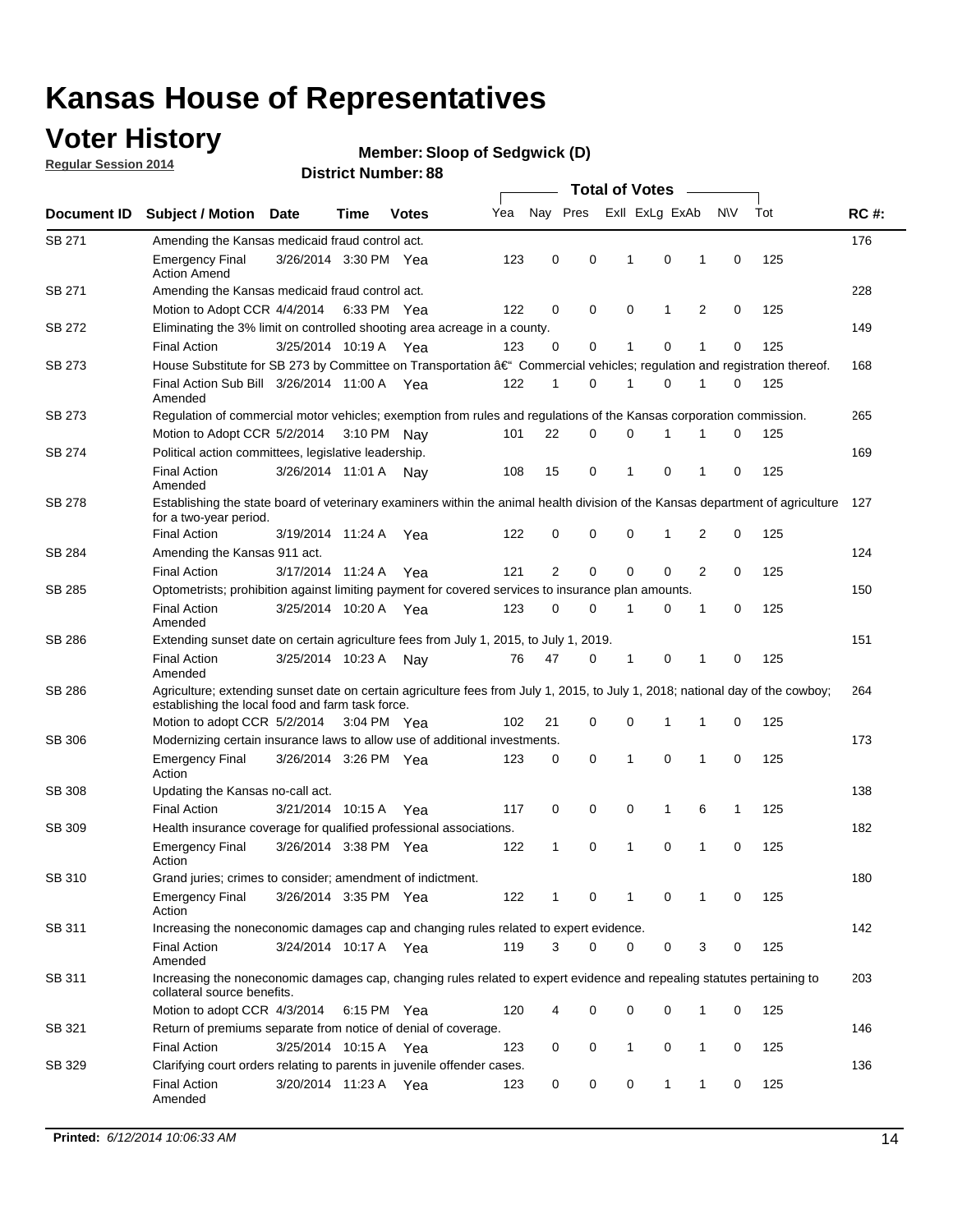### **Voter History**

**Regular Session 2014**

**Member: Sloop of Sedgwick (D)** 

|                    | <b>Total of Votes</b>                                                                                                                                              |                       |             |              |     |             |   |              |                |                |             |     |             |
|--------------------|--------------------------------------------------------------------------------------------------------------------------------------------------------------------|-----------------------|-------------|--------------|-----|-------------|---|--------------|----------------|----------------|-------------|-----|-------------|
| <b>Document ID</b> | <b>Subject / Motion Date</b>                                                                                                                                       |                       | Time        | <b>Votes</b> | Yea | Nay Pres    |   |              | Exll ExLg ExAb |                | N\V         | Tot | <b>RC#:</b> |
| SB 329             | Clarifying court orders relating to parents in juvenile offender cases and changing the statute of limitations on certain juvenile<br>offenses.                    |                       |             |              |     |             |   |              |                |                |             |     | 242         |
|                    | Motion to adopt CCR 4/30/2014 3:23 PM Yea                                                                                                                          |                       |             |              | 122 | $\mathbf 1$ | 0 | 1            | 1              | 0              | 0           | 125 |             |
| SB 344             | Special permits, oversized loads, transportation of hay or feed stuffs.                                                                                            |                       |             |              |     |             |   |              |                |                |             |     | 152         |
|                    | <b>Final Action</b><br>Amended                                                                                                                                     | 3/25/2014 10:24 A     |             | Yea          | 122 | 1           | 0 | 1            | 0              | $\mathbf 1$    | 0           | 125 |             |
| SB 349             | Boiler safety act; deputy inspectors.                                                                                                                              |                       |             |              |     |             |   |              |                |                |             |     | 128         |
|                    | <b>Final Action</b><br>Amended                                                                                                                                     | 3/19/2014 11:25 A     |             | Yea          | 119 | 3           | 0 | 0            | 1              | $\overline{2}$ | $\mathbf 0$ | 125 |             |
| SB 349             | Board of technical professions; recodification of professions and scope of practice, other; boiler safety act, deputy<br>inspectors.                               |                       |             |              |     |             |   |              |                |                |             |     | 215         |
|                    | Motion to Adopt CCR 4/4/2014                                                                                                                                       |                       | 10:02 A     | Yea          | 112 | 11          | 0 | 1            | 0              | 1              | 0           | 125 |             |
| SB 351             | Vehicle identification numbers; penalties; damages.                                                                                                                |                       |             |              |     |             |   |              |                |                |             |     | 153         |
|                    | <b>Final Action</b>                                                                                                                                                | 3/25/2014 10:25 A     |             | Yea          | 123 | 0           | 0 | 1            | 0              | $\mathbf{1}$   | 0           | 125 |             |
| SB 357             | Increasing the number of allowable hunter education deferrals.                                                                                                     |                       |             |              |     |             |   |              |                |                |             |     | 154         |
|                    | <b>Final Action</b><br>Amended                                                                                                                                     | 3/25/2014 10:26 A     |             | Nav          | 97  | 26          | 0 | 1            | 0              | $\mathbf{1}$   | 0           | 125 |             |
| SB 357             | Authorizing land purchases by the state; amending process state uses to address seized wildlife; increasing the number of<br>allowable hunter education deferrals. |                       |             |              |     |             |   |              |                |                |             |     | 275         |
|                    | Motion to Adopt CCR 5/2/2014                                                                                                                                       |                       | 7:53 PM Yea |              | 113 | 11          | 0 | 0            | 0              | -1             | 0           | 125 |             |
| SB 359             | Relating to asbestos-related liability.                                                                                                                            |                       |             |              |     |             |   |              |                |                |             |     | 177         |
|                    | <b>Emergency Final</b><br>Action                                                                                                                                   | 3/26/2014 3:32 PM     |             | Nav          | 94  | 29          | 0 | 1            | $\mathbf 0$    | $\mathbf 1$    | $\mathbf 0$ | 125 |             |
| <b>SB 367</b>      | Creating the student data privacy act.                                                                                                                             |                       |             |              |     |             |   |              |                |                |             |     | 186         |
|                    | <b>Emergency Final</b><br><b>Action Amend</b>                                                                                                                      | 3/26/2014 3:43 PM Yea |             |              | 119 | 4           | 0 | 1            | 0              | -1             | 0           | 125 |             |
| SB 367             | Creating the student data privacy act.                                                                                                                             |                       |             |              |     |             |   |              |                |                |             |     | 245         |
|                    | Motion to adopt CCR 4/30/2014 3:41 PM Yea                                                                                                                          |                       |             |              | 123 | 0           | 0 | 1            | 1              | 0              | 0           | 125 |             |
| SB 371             | Amending employment security law regarding disposition of penalty funds and disclosure of confidential information.                                                |                       |             |              |     |             |   |              |                |                |             |     | 129         |
|                    | <b>Final Action</b>                                                                                                                                                | 3/19/2014 11:27 A     |             | Nav          | 90  | 32          | 0 | 0            | 1              | 2              | 0           | 125 |             |
| <b>SB 372</b>      | Amending the shared work unemployment compensation program; layoff aversion.                                                                                       |                       |             |              |     |             |   |              |                |                |             |     | 155         |
|                    | <b>Final Action</b>                                                                                                                                                | 3/25/2014 10:28 A     |             | Yea          | 123 | 0           | 0 | $\mathbf{1}$ | 0              | $\mathbf{1}$   | 0           | 125 |             |
| SB 402             | Amending statutes related to the Kansas criminal justice information system committee.                                                                             |                       |             |              |     |             |   |              |                |                |             |     | 178         |
|                    | <b>Emergency Final</b><br>Action                                                                                                                                   | 3/26/2014 3:33 PM     |             | Yea          | 123 | 0           | 0 | 1            | 0              | $\mathbf{1}$   | 0           | 125 |             |
| SB 423             | Authorizing Department of Administration to sell Landon and Eisenhower state office buildings.                                                                     |                       |             |              |     |             |   |              |                |                |             |     | 233         |
|                    | <b>Final Action</b><br>Amended                                                                                                                                     | 4/5/2014              | 10:28 A     | Nay          | 66  | 55          | 0 | 0            | 0              | 4              | 0           | 125 |             |
| SB 424             | Amending the statutory requirements for a valid hospital lien.                                                                                                     |                       |             |              |     |             |   |              |                |                |             |     | 183         |
|                    | <b>Emergency Final</b><br>Action                                                                                                                                   | 3/26/2014 3:39 PM Yea |             |              | 115 | 8           | 0 | 1            | 0              | -1             | 0           | 125 |             |
| SCR 1618           | Substitute for SCR 1618 by Committee on Federal and State Affairs -- State constitutional amendment authorizing raffles.                                           |                       |             |              |     |             |   |              |                |                |             |     | 170         |
|                    | Final Action Sub Bill 3/26/2014 11:06 A                                                                                                                            |                       |             | Yea          | 102 | 19          | 2 | 1            | 0              | -1             | 0           | 125 |             |
| SCR 1620           | Port authority; creation in Stafford, Kansas.                                                                                                                      |                       |             |              |     |             |   |              |                |                |             |     | 234         |
|                    | <b>Final Action</b>                                                                                                                                                | 4/5/2014              | 10:29 A     | Yea          | 121 | 0           | 0 | 0            | 0              | 4              | 0           | 125 |             |